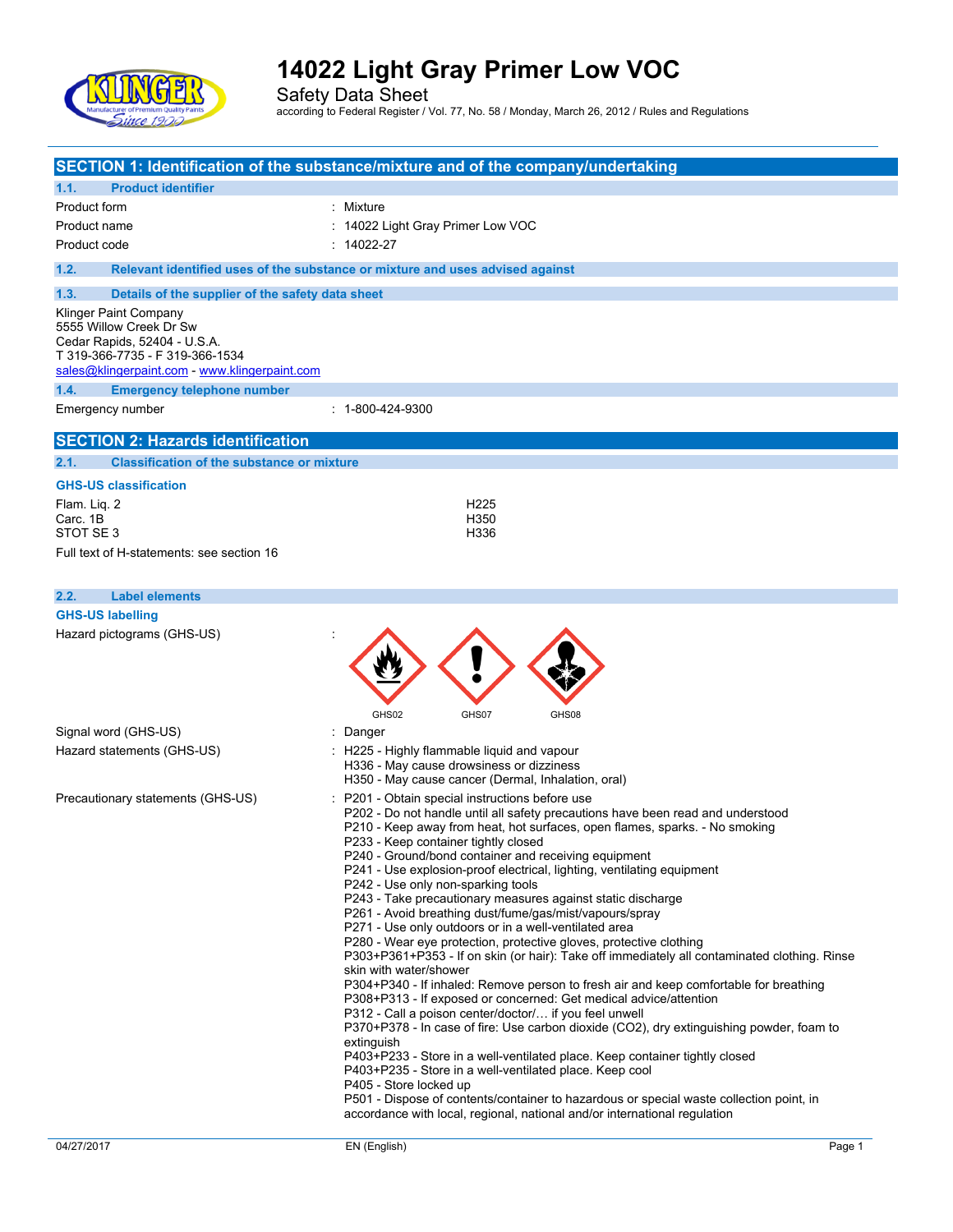Safety Data Sheet

according to Federal Register / Vol. 77, No. 58 / Monday, March 26, 2012 / Rules and Regulations

### **2.3. Other hazards**

#### No additional information available

### **2.4. Unknown acute toxicity (GHS-US)**

#### Not applicable

### **SECTION 3: Composition/information on ingredients**

### **3.1. Substance**

### Not applicable

#### **3.2. Mixture**

| <b>Name</b>             | <b>Product identifier</b> | %         | <b>GHS-US classification</b>                                                                                           |
|-------------------------|---------------------------|-----------|------------------------------------------------------------------------------------------------------------------------|
| Calcium Carbonate       | (CAS No) 1317-65-3        | $20 - 25$ | Not classified                                                                                                         |
| <b>Barium Sulfate</b>   | (CAS No) 7727-43-7        | $15 - 20$ | Not classified                                                                                                         |
| <b>Titanium Dioxide</b> | (CAS No) 13463-67-7       | $10 - 15$ | Carc. 2, H351                                                                                                          |
| Methyl Ethyl Ketone     | (CAS No) 78-93-3          | $5 - 10$  | Flam. Lig. 2, H225<br>STOT SE 3, H336                                                                                  |
| <b>Ethyl Benzene</b>    | (CAS No) 100-41-4         | $1 - 5$   | Flam. Lig. 2, H225<br>Acute Tox. 4 (Inhalation), H332<br>Carc. 2, H351                                                 |
| Zinc Compound           | (CAS No) 1314-13-2        | $1 - 5$   | Aquatic Acute 1, H400<br>Aquatic Chronic 1, H410                                                                       |
| n-Butyl Acetate         | (CAS No) 123-86-4         | $1 - 5$   | Flam. Lig. 3, H226<br>STOT SE 3, H336                                                                                  |
| Xylene                  | (CAS No) 1330-20-7        | $1 - 5$   | Flam. Lig. 3, H226<br>Acute Tox. 4 (Dermal), H312<br>Acute Tox. 4 (Inhalation: vapour),<br>H332<br>Skin Irrit. 2, H315 |
| Talc                    | (CAS No) 14807-96-6       | $1 - 5$   | Not classified                                                                                                         |
| Acetone                 | (CAS No) 67-64-1          | $1 - 5$   | Flam. Lig. 2, H225<br>STOT SE 3, H336                                                                                  |
| Naphthalene             | (CAS No) 91-20-3          | < 1       | Flam. Lig. 4, H227<br>Acute Tox. 4 (Oral), H302<br>Carc. 1B, H350<br>Aquatic Acute 1, H400<br>Aquatic Chronic 1, H410  |

#### Full text of H-statements: see section 16

| <b>SECTION 4: First aid measures</b>             |                                                                                                                                                    |
|--------------------------------------------------|----------------------------------------------------------------------------------------------------------------------------------------------------|
| 4.1.<br><b>Description of first aid measures</b> |                                                                                                                                                    |
| First-aid measures general                       | : IF exposed or concerned: Get medical advice/attention.                                                                                           |
| First-aid measures after inhalation              | : Remove person to fresh air and keep comfortable for breathing. If experiencing respiratory<br>symptoms: Call a poison center or a doctor.        |
| First-aid measures after skin contact            | : Rinse skin with water/shower. Remove/Take off immediately all contaminated clothing. If skin<br>irritation occurs: Get medical advice/attention. |
| First-aid measures after eye contact             | : Rinse immediately with plenty of water for 15 minutes. Get immediate medical advice/attention.                                                   |
| First-aid measures after ingestion               | : Do not induce vomiting. Get immediate medical advice/attention. Immediately call a POISON<br>CENTER or doctor/physician.                         |

### **4.2. Most important symptoms and effects, both acute and delayed**

#### No additional information available

**4.3. Indication of any immediate medical attention and special treatment needed**

Treat symptomatically.

| <b>SECTION 5: Firefighting measures</b> |                                                       |                                                  |
|-----------------------------------------|-------------------------------------------------------|--------------------------------------------------|
| 5.1.                                    | <b>Extinguishing media</b>                            |                                                  |
|                                         | Suitable extinguishing media                          | : Water spray. Dry powder. Foam. Carbon dioxide. |
| 5.2.                                    | Special hazards arising from the substance or mixture |                                                  |
| Fire hazard                             |                                                       | : Flammable liquid and vapour.                   |
| Reactivity                              |                                                       | : Flammable liquid and vapour.                   |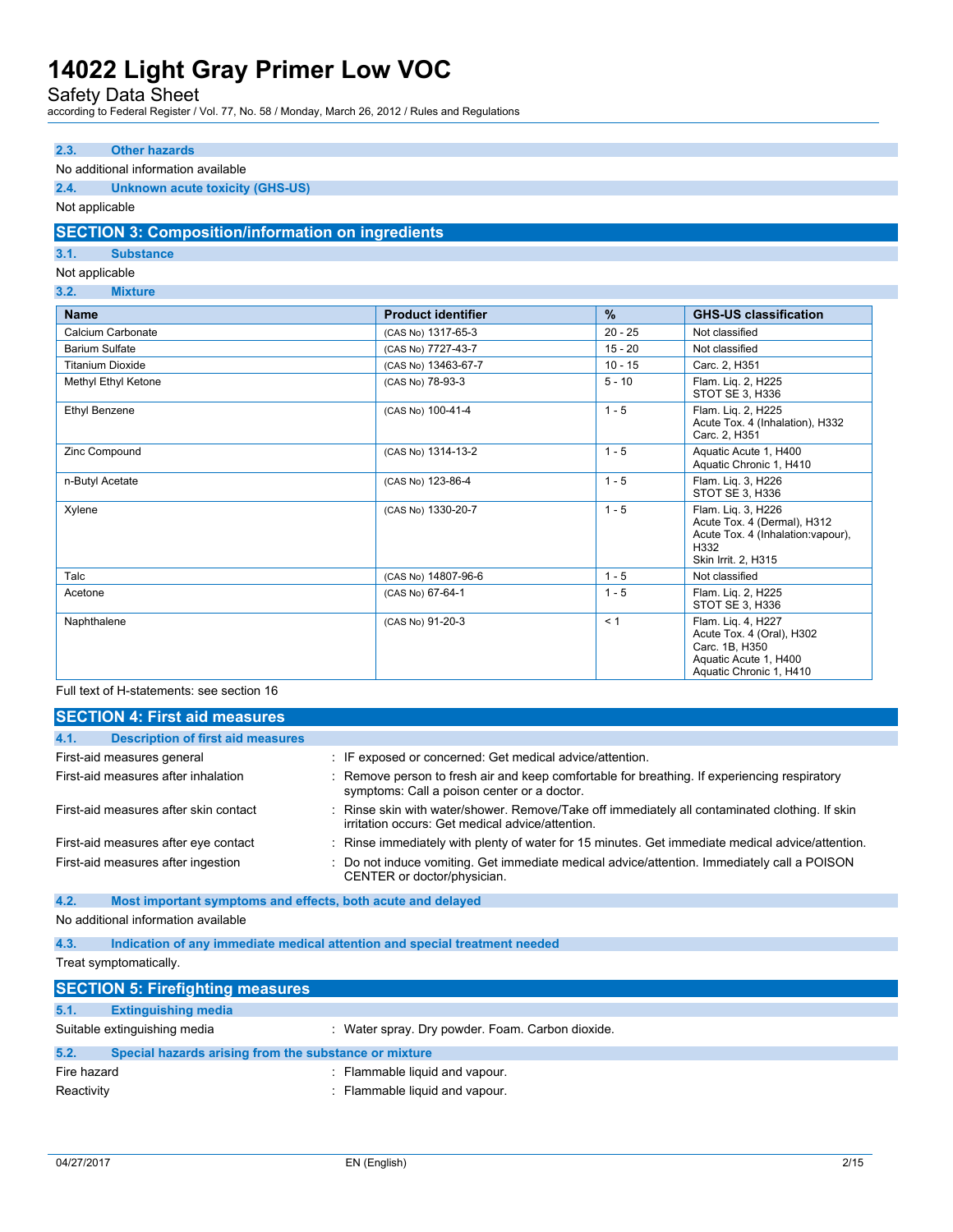Safety Data Sheet

according to Federal Register / Vol. 77, No. 58 / Monday, March 26, 2012 / Rules and Regulations

|        | according to Federal Register / Vol. 77, No. 567 Monday, March 20, 2012 / Rules and Regulations |                                                                                                                                                                                                                                                                                                                                                                                                                                                                                                                                                                                                                                                                                                                                                                                                                                                                                                       |
|--------|-------------------------------------------------------------------------------------------------|-------------------------------------------------------------------------------------------------------------------------------------------------------------------------------------------------------------------------------------------------------------------------------------------------------------------------------------------------------------------------------------------------------------------------------------------------------------------------------------------------------------------------------------------------------------------------------------------------------------------------------------------------------------------------------------------------------------------------------------------------------------------------------------------------------------------------------------------------------------------------------------------------------|
| 5.3.   | <b>Advice for firefighters</b>                                                                  |                                                                                                                                                                                                                                                                                                                                                                                                                                                                                                                                                                                                                                                                                                                                                                                                                                                                                                       |
|        | Protection during firefighting                                                                  | : Do not attempt to take action without suitable protective equipment. Self-contained breathing<br>apparatus. Complete protective clothing.                                                                                                                                                                                                                                                                                                                                                                                                                                                                                                                                                                                                                                                                                                                                                           |
|        | <b>SECTION 6: Accidental release measures</b>                                                   |                                                                                                                                                                                                                                                                                                                                                                                                                                                                                                                                                                                                                                                                                                                                                                                                                                                                                                       |
| 6.1.   | Personal precautions, protective equipment and emergency procedures                             |                                                                                                                                                                                                                                                                                                                                                                                                                                                                                                                                                                                                                                                                                                                                                                                                                                                                                                       |
| 6.1.1. | For non-emergency personnel                                                                     |                                                                                                                                                                                                                                                                                                                                                                                                                                                                                                                                                                                                                                                                                                                                                                                                                                                                                                       |
|        | <b>Emergency procedures</b>                                                                     | : No open flames, no sparks, and no smoking. Only qualified personnel equipped with suitable<br>protective equipment may intervene.                                                                                                                                                                                                                                                                                                                                                                                                                                                                                                                                                                                                                                                                                                                                                                   |
| 6.1.2. | For emergency responders                                                                        |                                                                                                                                                                                                                                                                                                                                                                                                                                                                                                                                                                                                                                                                                                                                                                                                                                                                                                       |
|        | Protective equipment                                                                            | Do not attempt to take action without suitable protective equipment. For further information<br>refer to section 8: "Exposure controls/personal protection".                                                                                                                                                                                                                                                                                                                                                                                                                                                                                                                                                                                                                                                                                                                                          |
| 6.2.   | <b>Environmental precautions</b>                                                                |                                                                                                                                                                                                                                                                                                                                                                                                                                                                                                                                                                                                                                                                                                                                                                                                                                                                                                       |
|        |                                                                                                 | Avoid release to the environment. Notify authorities if product enters sewers or public waters.                                                                                                                                                                                                                                                                                                                                                                                                                                                                                                                                                                                                                                                                                                                                                                                                       |
| 6.3.   | Methods and material for containment and cleaning up                                            |                                                                                                                                                                                                                                                                                                                                                                                                                                                                                                                                                                                                                                                                                                                                                                                                                                                                                                       |
|        | Methods for cleaning up                                                                         | : Take up liquid spill into absorbent material. Notify authorities if product enters sewers or public<br>waters.                                                                                                                                                                                                                                                                                                                                                                                                                                                                                                                                                                                                                                                                                                                                                                                      |
|        | Other information                                                                               | Dispose of materials or solid residues at an authorized site.                                                                                                                                                                                                                                                                                                                                                                                                                                                                                                                                                                                                                                                                                                                                                                                                                                         |
| 6.4.   | <b>Reference to other sections</b>                                                              |                                                                                                                                                                                                                                                                                                                                                                                                                                                                                                                                                                                                                                                                                                                                                                                                                                                                                                       |
|        | For further information refer to section 13.                                                    |                                                                                                                                                                                                                                                                                                                                                                                                                                                                                                                                                                                                                                                                                                                                                                                                                                                                                                       |
|        | <b>SECTION 7: Handling and storage</b>                                                          |                                                                                                                                                                                                                                                                                                                                                                                                                                                                                                                                                                                                                                                                                                                                                                                                                                                                                                       |
| 7.1.   | <b>Precautions for safe handling</b>                                                            |                                                                                                                                                                                                                                                                                                                                                                                                                                                                                                                                                                                                                                                                                                                                                                                                                                                                                                       |
|        | Precautions for safe handling                                                                   | Ensure good ventilation of the work station. Keep away from heat, hot surfaces, sparks, open<br>flames and other ignition sources. No smoking. Ground/bond container and receiving<br>equipment. Use only non-sparking tools. Take precautionary measures against static<br>discharge. Flammable vapours may accumulate in the container. Use explosion-proof<br>equipment. Wear personal protective equipment. Obtain special instructions before use. Do not<br>handle until all safety precautions have been read and understood. Take all necessary<br>technical measures to avoid or minimize the release of the product on the workplace. Limit<br>quantities of product at the minimum necessary for handling and limit the number of exposed<br>workers. Provide local exhaust or general room ventilation. Floors, walls and other surfaces in<br>the hazard area must be cleaned regularly. |
|        | Hygiene measures                                                                                | Separate working clothes from town clothes. Launder separately. Do not eat, drink or smoke<br>when using this product. Always wash hands after handling the product.                                                                                                                                                                                                                                                                                                                                                                                                                                                                                                                                                                                                                                                                                                                                  |
| 7.2.   | Conditions for safe storage, including any incompatibilities                                    |                                                                                                                                                                                                                                                                                                                                                                                                                                                                                                                                                                                                                                                                                                                                                                                                                                                                                                       |
|        | Technical measures                                                                              | : Ground/bond container and receiving equipment.                                                                                                                                                                                                                                                                                                                                                                                                                                                                                                                                                                                                                                                                                                                                                                                                                                                      |
|        | Storage conditions                                                                              | : Store in a well-ventilated place. Keep cool. Keep container tightly closed. Store locked up.                                                                                                                                                                                                                                                                                                                                                                                                                                                                                                                                                                                                                                                                                                                                                                                                        |

**7.3. Specific end use(s)**

No additional information available

| <b>SECTION 8: Exposure controls/personal protection</b> |                                     |                                   |  |
|---------------------------------------------------------|-------------------------------------|-----------------------------------|--|
| 8.1.<br><b>Control parameters</b>                       |                                     |                                   |  |
| 14022 Light Gray Primer Low VOC                         |                                     |                                   |  |
| <b>ACGIH</b>                                            | Not applicable                      |                                   |  |
| <b>OSHA</b>                                             | Not applicable                      |                                   |  |
| Ethyl Benzene (100-41-4)                                |                                     |                                   |  |
| <b>ACGIH</b>                                            | ACGIH TWA (ppm)                     | $100$ ppm                         |  |
| <b>ACGIH</b>                                            | Remark (ACGIH)                      | URT irr; kidney dam (nephropathy) |  |
| <b>OSHA</b>                                             | OSHA PEL (TWA) (mg/m <sup>3</sup> ) | 435 mg/ $m3$                      |  |
| <b>OSHA</b>                                             | OSHA PEL (TWA) (ppm)                | $100$ ppm                         |  |
| Naphthalene (91-20-3)                                   |                                     |                                   |  |
| <b>ACGIH</b>                                            | ACGIH TWA (ppm)                     | 10 ppm                            |  |
| <b>ACGIH</b>                                            | ACGIH STEL (ppm)                    | 15 ppm                            |  |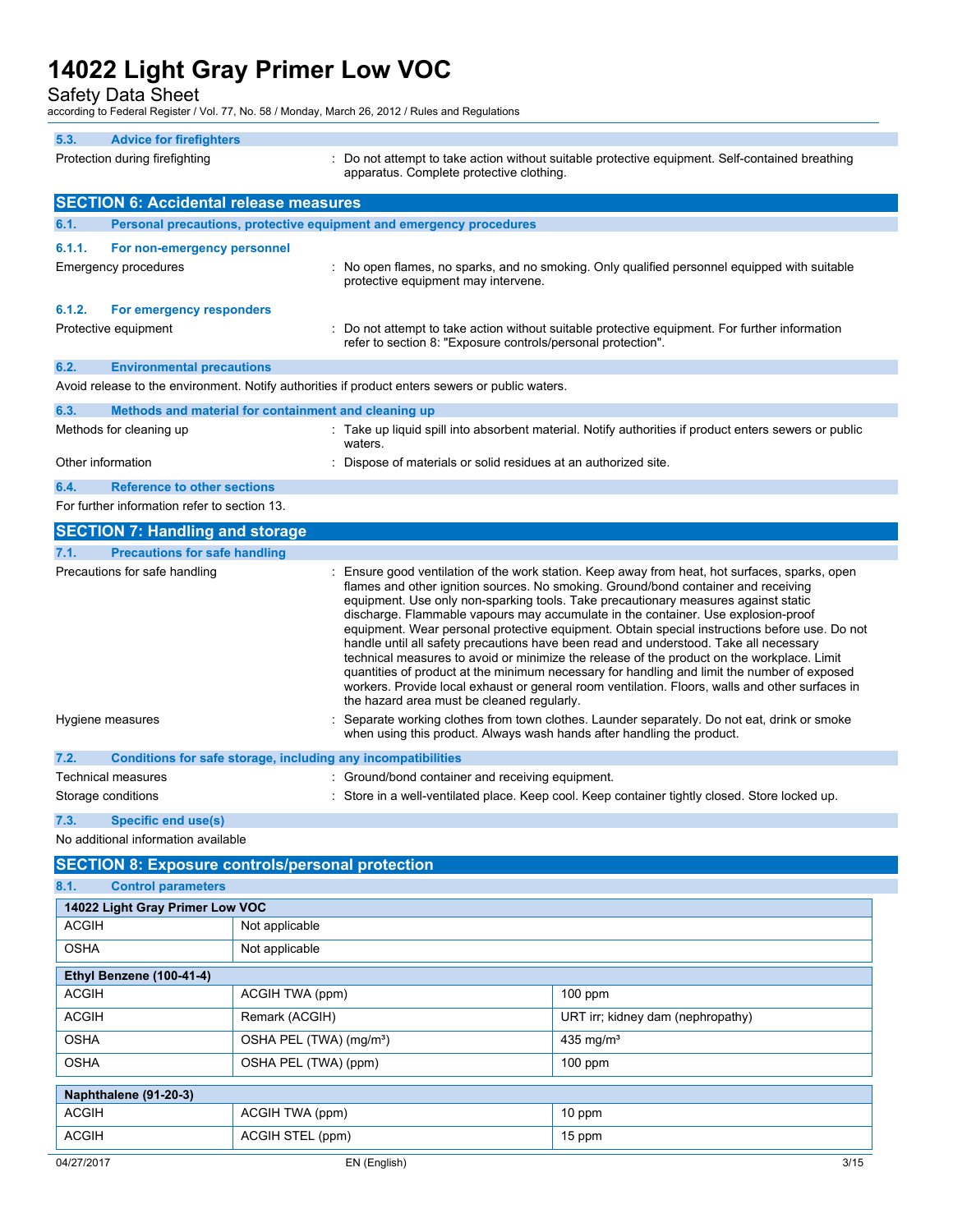### Safety Data Sheet

| Naphthalene (91-20-3)                         |                                         |                                                                                                                |
|-----------------------------------------------|-----------------------------------------|----------------------------------------------------------------------------------------------------------------|
| <b>ACGIH</b>                                  | Remark (ACGIH)                          | Hematologic eff; URT & eye irr; Skin; A3                                                                       |
| <b>OSHA</b>                                   | OSHA PEL (TWA) (mg/m <sup>3</sup> )     | 50 mg/ $m3$                                                                                                    |
| <b>OSHA</b>                                   | OSHA PEL (TWA) (ppm)                    | 10 ppm                                                                                                         |
| Titanium Dioxide (13463-67-7)                 |                                         |                                                                                                                |
| <b>ACGIH</b>                                  | ACGIH TWA (mg/m <sup>3</sup> )          | 10 mg/m <sup>3</sup> (Titanium dioxide; USA; Time-weighted<br>average exposure limit 8 h; TLV - Adopted Value) |
| <b>ACGIH</b>                                  | Remark (ACGIH)                          | LRT irr; A3                                                                                                    |
| <b>OSHA</b>                                   | OSHA PEL (TWA) (mg/m <sup>3</sup> )     | $15 \text{ mg/m}^3$                                                                                            |
| <b>Zinc Compound (1314-13-2)</b>              |                                         |                                                                                                                |
| ACGIH                                         | ACGIH TWA (mg/m <sup>3</sup> )          | $2$ mg/m <sup>3</sup>                                                                                          |
| <b>ACGIH</b>                                  | ACGIH STEL (mg/m <sup>3</sup> )         | 10 mg/m <sup>3</sup>                                                                                           |
| <b>ACGIH</b>                                  | ACGIH Ceiling (mg/m <sup>3</sup> )      | $5 \text{ mg/m}^3$                                                                                             |
| <b>ACGIH</b>                                  | Remark (ACGIH)                          | Metal fume fever                                                                                               |
| <b>OSHA</b>                                   | OSHA PEL (Ceiling) (mg/m <sup>3</sup> ) | $5 \text{ mg/m}^3$                                                                                             |
|                                               |                                         |                                                                                                                |
| Calcium Carbonate (1317-65-3)<br><b>ACGIH</b> | ACGIH TWA (mg/m <sup>3</sup> )          | 10 mg/m <sup>3</sup>                                                                                           |
| <b>OSHA</b>                                   | Not applicable                          |                                                                                                                |
|                                               |                                         |                                                                                                                |
| <b>Barium Sulfate (7727-43-7)</b>             |                                         |                                                                                                                |
| ACGIH                                         | ACGIH TWA (mg/m <sup>3</sup> )          | 10 mg/ $m3$                                                                                                    |
| <b>ACGIH</b>                                  | Remark (ACGIH)                          | Pneumoconiosis                                                                                                 |
| <b>OSHA</b>                                   | OSHA PEL (TWA) (mg/m <sup>3</sup> )     | 10 mg/m <sup>3</sup>                                                                                           |
| n-Butyl Acetate (123-86-4)                    |                                         |                                                                                                                |
| <b>ACGIH</b>                                  | ACGIH TWA (ppm)                         | 150 ppm (n-Butyl acetate; USA; Time-weighted<br>average exposure limit 8 h; TLV - Adopted Value)               |
| ACGIH                                         | ACGIH STEL (ppm)                        | 200 ppm (n-Butyl acetate; USA; Short time value; TLV<br>- Adopted Value)                                       |
| <b>OSHA</b>                                   | OSHA PEL (TWA) (mg/m <sup>3</sup> )     | 150 mg/ $m3$                                                                                                   |
| <b>OSHA</b>                                   | OSHA PEL (STEL) (mg/m <sup>3</sup> )    | $200$ mg/m <sup>3</sup>                                                                                        |
| Xylene (1330-20-7)                            |                                         |                                                                                                                |
| <b>ACGIH</b>                                  | ACGIH TWA (ppm)                         | 100 ppm                                                                                                        |
| <b>ACGIH</b>                                  | ACGIH STEL (ppm)                        | 150 ppm                                                                                                        |
| <b>ACGIH</b>                                  | Remark (ACGIH)                          | URT & eye irr; CNS impair                                                                                      |
| <b>OSHA</b>                                   | OSHA PEL (TWA) (mg/m <sup>3</sup> )     | 435 mg/m <sup>3</sup>                                                                                          |
| <b>OSHA</b>                                   | OSHA PEL (TWA) (ppm)                    | 100 ppm                                                                                                        |
| Methyl Ethyl Ketone (78-93-3)                 |                                         |                                                                                                                |
| <b>ACGIH</b>                                  | ACGIH TWA (ppm)                         | 200 ppm                                                                                                        |
| <b>ACGIH</b>                                  | ACGIH STEL (ppm)                        | 300 ppm                                                                                                        |
| <b>ACGIH</b>                                  | Remark (ACGIH)                          | URT irr; CNS & PNS impair                                                                                      |
| <b>OSHA</b>                                   | OSHA PEL (TWA) (mg/m <sup>3</sup> )     | 590 mg/ $m3$                                                                                                   |
| <b>OSHA</b>                                   | OSHA PEL (TWA) (ppm)                    | 200 ppm                                                                                                        |
| Talc (14807-96-6)                             |                                         |                                                                                                                |
| <b>ACGIH</b>                                  | ACGIH TWA (mg/m <sup>3</sup> )          | $2$ mg/m <sup>3</sup>                                                                                          |
| <b>OSHA</b>                                   | OSHA PEL (TWA) (mg/m <sup>3</sup> )     | 20 mppcf                                                                                                       |
| <b>OSHA</b>                                   | Remark (OSHA)                           | (3) See Table Z-3.                                                                                             |
|                                               |                                         |                                                                                                                |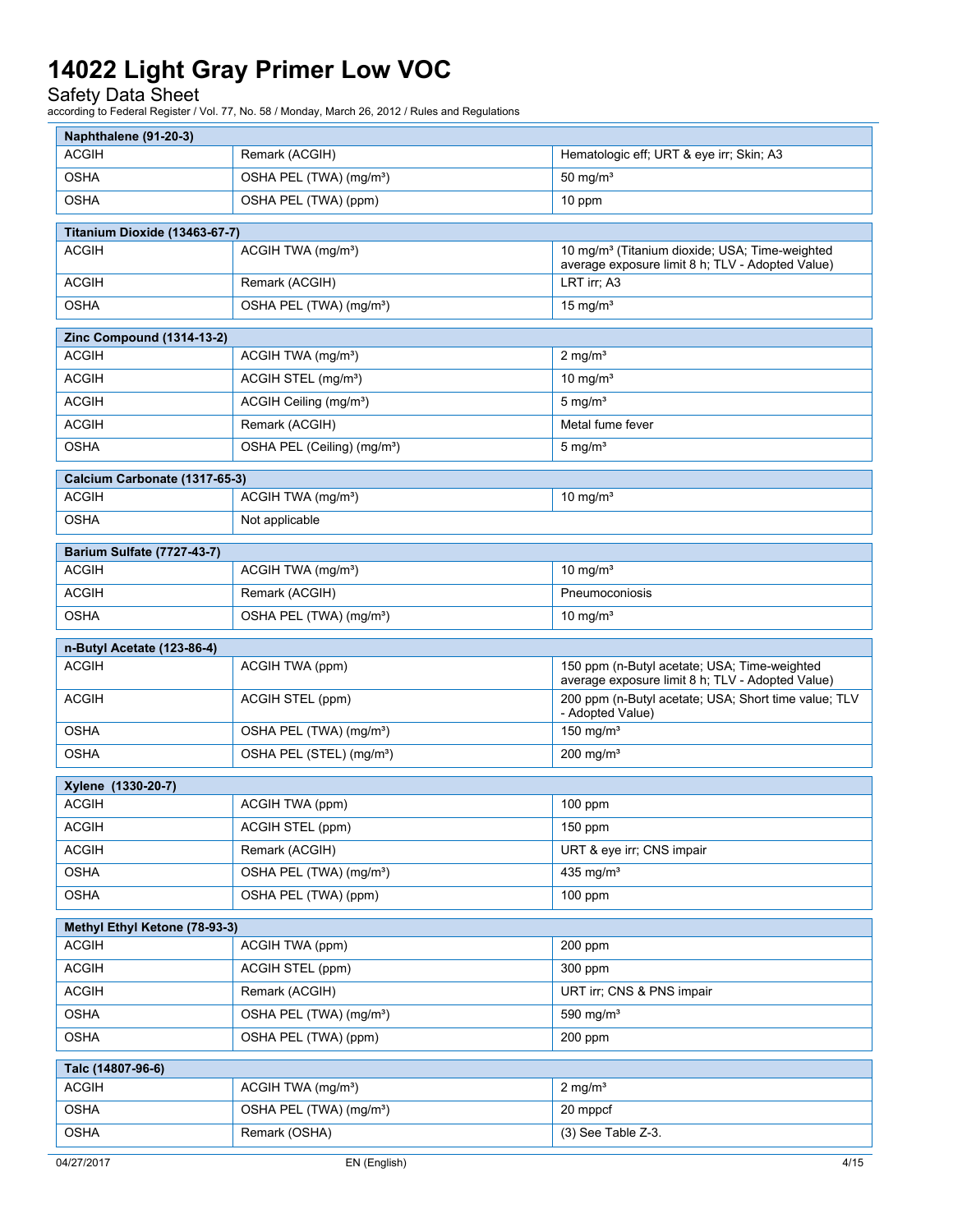### Safety Data Sheet

according to Federal Register / Vol. 77, No. 58 / Monday, March 26, 2012 / Rules and Regulations

| Acetone (67-64-1) |                                     |                          |
|-------------------|-------------------------------------|--------------------------|
| ACGIH             | ACGIH TWA (ppm)                     | 750 ppm                  |
| <b>ACGIH</b>      | ACGIH STEL (ppm)                    | $1000$ ppm               |
| <b>ACGIH</b>      | Remark (ACGIH)                      | eye irr; CNS impair; BEI |
| <b>OSHA</b>       | OSHA PEL (TWA) (mg/m <sup>3</sup> ) | $2400 \,\mathrm{mg/m^3}$ |
| <b>OSHA</b>       | OSHA PEL (TWA) (ppm)                | $1000$ ppm               |

| : Ensure good ventilation of the work station. |
|------------------------------------------------|
| Protective gloves.                             |
| : Safety glasses.                              |
| Wear suitable protective clothing.             |
| Wear respiratory protection.                   |
| : Avoid release to the environment.            |
|                                                |

| <b>SECTION 9: Physical and chemical properties</b>            |                                                                                                                                                                                                                                                                                                                                                                                                                         |  |
|---------------------------------------------------------------|-------------------------------------------------------------------------------------------------------------------------------------------------------------------------------------------------------------------------------------------------------------------------------------------------------------------------------------------------------------------------------------------------------------------------|--|
| Information on basic physical and chemical properties<br>9.1. |                                                                                                                                                                                                                                                                                                                                                                                                                         |  |
| Physical state                                                | : Liquid                                                                                                                                                                                                                                                                                                                                                                                                                |  |
| Colour                                                        | Mixture contains one or more component(s) which have the following colour(s):<br>Colourless Pure substance: white Unpurified: yellow to brown Unpurified: coloured White to<br>light yellow White White to yellow Colourless to light yellow White to light grey                                                                                                                                                        |  |
| Odour                                                         | There may be no odour warning properties, odour is subjective and inadequate to warn of<br>overexposure.<br>Mixture contains one or more component(s) which have the following odour(s):<br>Petroleum-like odour Sweet odour Aromatic odour Tar odour Odourless Fruity odour Pleasant<br>odour Acetone odour                                                                                                            |  |
| Odour threshold                                               | No data available                                                                                                                                                                                                                                                                                                                                                                                                       |  |
| рH                                                            | No data available                                                                                                                                                                                                                                                                                                                                                                                                       |  |
| Melting point                                                 | Not applicable                                                                                                                                                                                                                                                                                                                                                                                                          |  |
| Freezing point                                                | No data available                                                                                                                                                                                                                                                                                                                                                                                                       |  |
| Boiling point                                                 | No data available                                                                                                                                                                                                                                                                                                                                                                                                       |  |
| Flash point                                                   | 50 ( $\geq$ 83) °F                                                                                                                                                                                                                                                                                                                                                                                                      |  |
| Relative evaporation rate (butylacetate=1)                    | No data available                                                                                                                                                                                                                                                                                                                                                                                                       |  |
| Flammability (solid, gas)                                     | : No data available                                                                                                                                                                                                                                                                                                                                                                                                     |  |
| <b>Explosive limits</b>                                       | No data available                                                                                                                                                                                                                                                                                                                                                                                                       |  |
| <b>Explosive properties</b>                                   | : No data available                                                                                                                                                                                                                                                                                                                                                                                                     |  |
| Oxidising properties                                          | No data available                                                                                                                                                                                                                                                                                                                                                                                                       |  |
| Vapour pressure                                               | No data available                                                                                                                                                                                                                                                                                                                                                                                                       |  |
| Relative density                                              | No data available                                                                                                                                                                                                                                                                                                                                                                                                       |  |
| Relative vapour density at 20 °C                              | : No data available                                                                                                                                                                                                                                                                                                                                                                                                     |  |
| Density                                                       | : 13.81 lb/gal                                                                                                                                                                                                                                                                                                                                                                                                          |  |
| Solubility                                                    | Water: Solubility in water of component(s) of the mixture :<br>• Ethyl Benzene: 0.02 g/100ml • Naphthalene: 0.0030 g/100ml • Titanium Dioxide: 0.15<br>g/100ml • Zinc Compound: 0.00029 g/100ml • Calcium Carbonate: < 0.1 g/100ml • Barium<br>Sulfate: 0.0003 g/100ml • n-Butyl Acetate: 0.53 g/100ml (20 °C) • Xylene : < 0.02 g/100ml •<br>Methyl Ethyl Ketone: 28 g/100ml · Talc: < 0.1 g/100ml · Acetone: Complete |  |
| Log Pow                                                       | No data available                                                                                                                                                                                                                                                                                                                                                                                                       |  |
| Log Kow                                                       | No data available                                                                                                                                                                                                                                                                                                                                                                                                       |  |
| Auto-ignition temperature                                     | No data available                                                                                                                                                                                                                                                                                                                                                                                                       |  |
| Decomposition temperature                                     | No data available                                                                                                                                                                                                                                                                                                                                                                                                       |  |
| Viscosity                                                     | : No data available                                                                                                                                                                                                                                                                                                                                                                                                     |  |

Viscosity, kinematic **intervalse in the Contract Contract Contract Contract Contract Contract Contract Contract Contract Contract Contract Contract Contract Contract Contract Contract Contract Contract Contract Contract Co** Viscosity, dynamic **intervalse and the Contract Contract Contract Contract Contract Contract Contract Contract Contract Contract Contract Contract Contract Contract Contract Contract Contract Contract Contract Contract Con**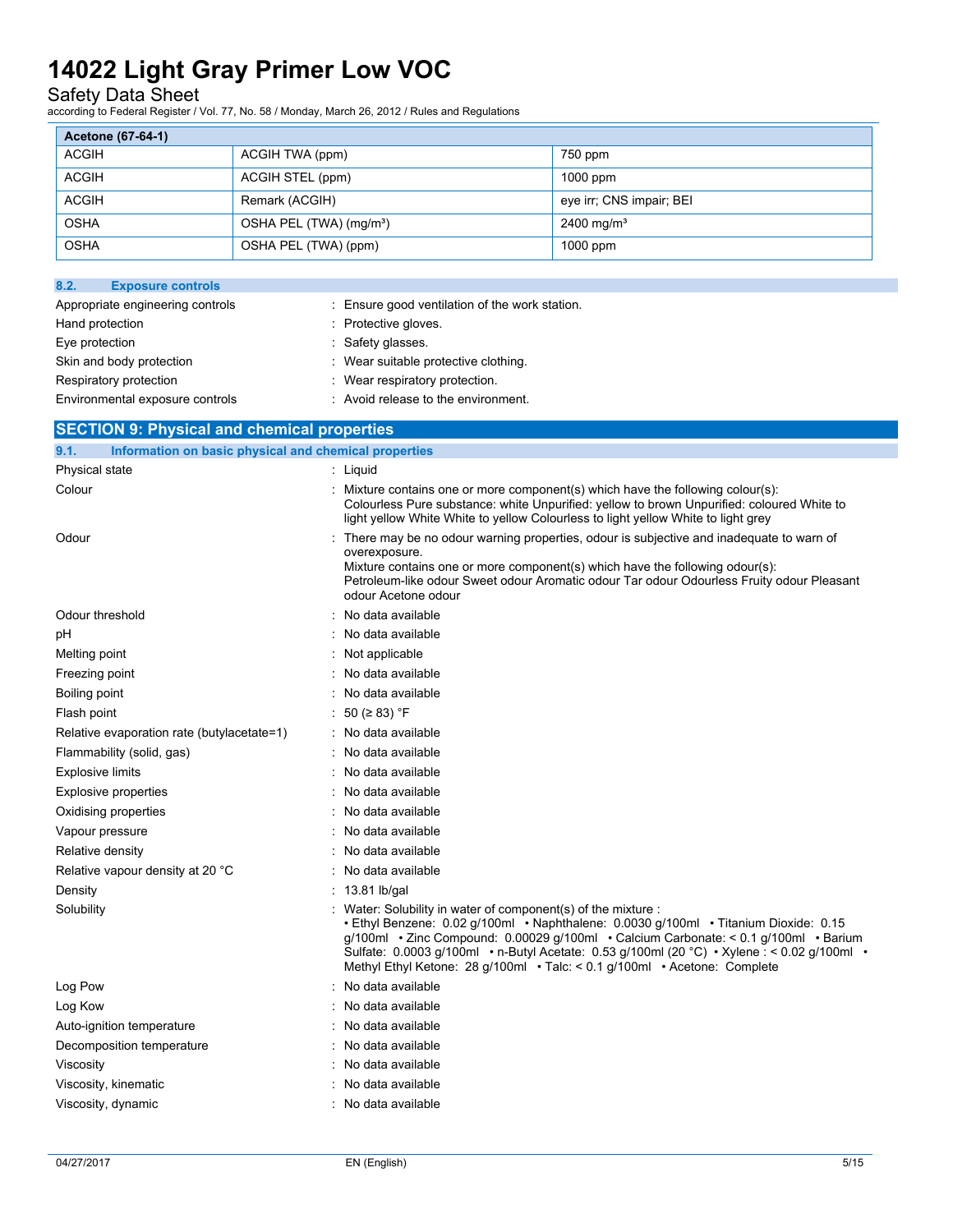Safety Data Sheet

according to Federal Register / Vol. 77, No. 58 / Monday, March 26, 2012 / Rules and Regulations

#### **9.2. Other information**

No additional information available

#### **SECTION 10: Stability and reactivity**

**10.1. Reactivity**

Flammable liquid and vapour.

**10.2. Chemical stability**

Stable under normal conditions.

#### **10.3. Possibility of hazardous reactions**

No dangerous reactions known under normal conditions of use.

#### **10.4. Conditions to avoid**

Avoid contact with hot surfaces. Heat. No flames, no sparks. Eliminate all sources of ignition.

**10.5. Incompatible materials**

No additional information available

#### **10.6. Hazardous decomposition products**

Under normal conditions of storage and use, hazardous decomposition products should not be produced.

|       | <b>SECTION 11: Toxicological information</b> |  |  |
|-------|----------------------------------------------|--|--|
| 11.1. | Information on toxicological effects         |  |  |

#### Acute toxicity in the contract of the contract of the contract of the contract of the contract of the contract of the contract of the contract of the contract of the contract of the contract of the contract of the contract

| Ethyl Benzene (100-41-4)          |                                                                                                                                                                                   |
|-----------------------------------|-----------------------------------------------------------------------------------------------------------------------------------------------------------------------------------|
| LD50 oral rat                     | 3500 mg/kg (Rat; Other; Experimental value)                                                                                                                                       |
| LD50 dermal rabbit                | 15415 mg/kg (Rabbit; Literature study; Other; 15432 mg/kg; Rabbit; Experimental value)                                                                                            |
| LC50 inhalation rat (mq/l)        | 17.8 mg/l/4h (Rat; Literature study)                                                                                                                                              |
| LC50 inhalation rat (ppm)         | 4000 ppm/4h (Rat; Literature study)                                                                                                                                               |
| ATE US (gases)                    | 4500.000 ppmv/4h                                                                                                                                                                  |
| ATE US (vapours)                  | 11.000 mg/l/4h                                                                                                                                                                    |
| ATE US (dust, mist)               | 1.500 mg/l/4h                                                                                                                                                                     |
| Naphthalene (91-20-3)             |                                                                                                                                                                                   |
| LD50 oral rat                     | > 1100 mg/kg (Rat)                                                                                                                                                                |
| LD50 dermal rat                   | > 2500 mg/kg (Rat)                                                                                                                                                                |
| LD50 dermal rabbit                | > 20000 mg/kg (Rabbit)                                                                                                                                                            |
| ATE US (oral)                     | 500.000 mg/kg bodyweight                                                                                                                                                          |
| Titanium Dioxide (13463-67-7)     |                                                                                                                                                                                   |
| LD50 oral rat                     | > 10000 mg/kg (Rat: OECD 425: Acute Oral Toxicity: Up-and-Down Procedure: Experimental<br>value; > 5000 mg/kg bodyweight; Rat; Experimental value)                                |
| LD50 dermal rabbit                | > 10000 mg/kg (Rabbit; Literature study)                                                                                                                                          |
| LC50 inhalation rat (mg/l)        | > 6.8 mg/l/4h (Rat; Experimental value)                                                                                                                                           |
| <b>Zinc Compound (1314-13-2)</b>  |                                                                                                                                                                                   |
| LD50 oral rat                     | > 5000 mg/kg (Rat; Equivalent or similar to OECD 401; Experimental value)                                                                                                         |
| LD50 dermal rat                   | > 2000 mg/kg bodyweight (Rat; Experimental value; OECD 402: Acute Dermal Toxicity)                                                                                                |
| LC50 inhalation rat (mg/l)        | > 5.7 mg/l/4h (Rat; Experimental value)                                                                                                                                           |
| Calcium Carbonate (1317-65-3)     |                                                                                                                                                                                   |
| LD50 oral rat                     | 6450 mg/kg (Rat; Literature study)                                                                                                                                                |
| ATE US (oral)                     | 6450.000 mg/kg bodyweight                                                                                                                                                         |
| <b>Barium Sulfate (7727-43-7)</b> |                                                                                                                                                                                   |
| LD50 oral rat                     | > 5000 mg/kg (Rat; OECD 401: Acute Oral Toxicity; Experimental value)                                                                                                             |
| n-Butyl Acetate (123-86-4)        |                                                                                                                                                                                   |
| LD50 oral rat                     | 10770 mg/kg (Rat; Equivalent or similar to OECD 423; Experimental value; 12789 mg/kg; Rat;<br>Equivalent or similar to OECD 423; Experimental value; 10760 mg/kg bodyweight; Rat) |
| LD50 dermal rabbit                | > 17600 mg/kg (Rabbit; Experimental value; Equivalent or similar to OECD 402; >14112<br>mg/kg bodyweight; Rabbit)                                                                 |
|                                   |                                                                                                                                                                                   |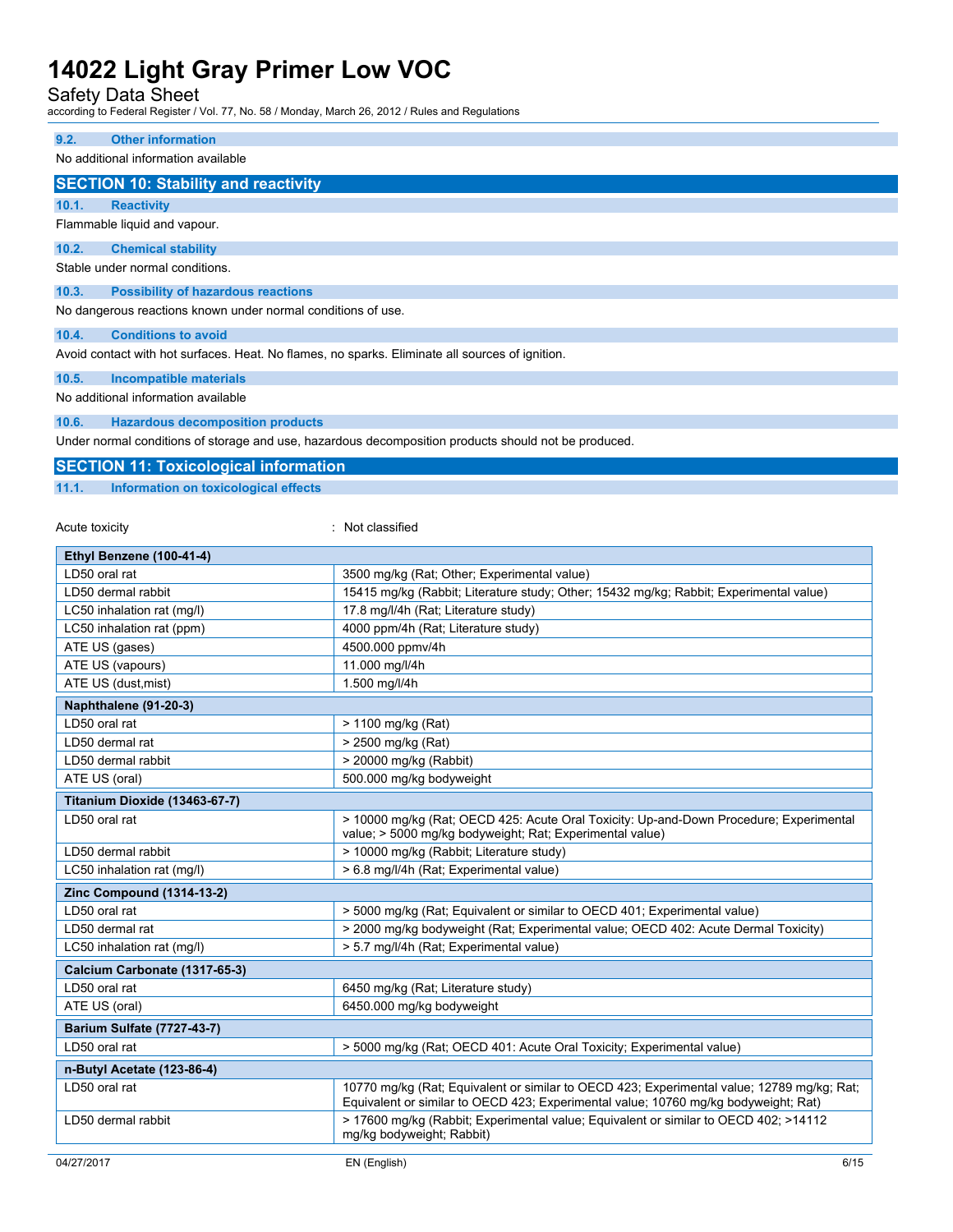Safety Data Sheet

according to Federal Register / Vol. 77, No. 58 / Monday, March 26, 2012 / Rules and Regulations

| n-Butyl Acetate (123-86-4)                            |                                                                                                                                                                                                                                               |  |  |
|-------------------------------------------------------|-----------------------------------------------------------------------------------------------------------------------------------------------------------------------------------------------------------------------------------------------|--|--|
| ATE US (oral)                                         | 10770.000 mg/kg bodyweight                                                                                                                                                                                                                    |  |  |
| Xylene (1330-20-7)                                    |                                                                                                                                                                                                                                               |  |  |
| LD50 oral rat                                         | 3523 - 8600 mg/kg (Rat; OECD 401: Acute Oral Toxicity; Literature study; 3523 mg/kg<br>bodyweight; Rat; OECD 401: Acute Oral Toxicity; Experimental value; >4000 mg/kg<br>bodyweight; Rat; OECD 401: Acute Oral Toxicity; Experimental value) |  |  |
| LD50 dermal rabbit                                    | > 4200 mg/kg bodyweight (Rabbit; Experimental value; OECD 402: Acute Dermal Toxicity)                                                                                                                                                         |  |  |
| LC50 inhalation rat (mg/l)                            | 29 mg/l/4h (Rat; Experimental value; 27.57 mg/l/4h; Rat; Experimental value)                                                                                                                                                                  |  |  |
| ATE US (oral)                                         | 3523.000 mg/kg bodyweight                                                                                                                                                                                                                     |  |  |
| ATE US (dermal)                                       | 1100.000 mg/kg bodyweight                                                                                                                                                                                                                     |  |  |
| ATE US (vapours)                                      | 11.000 mg/l/4h                                                                                                                                                                                                                                |  |  |
| ATE US (dust, mist)                                   | 29.000 mg/l/4h                                                                                                                                                                                                                                |  |  |
| Acetone (67-64-1)                                     |                                                                                                                                                                                                                                               |  |  |
| LD50 oral rat                                         | 5800 mg/kg (Rat; Equivalent or similar to OECD 401; Experimental value)                                                                                                                                                                       |  |  |
| LD50 dermal rabbit                                    | 20000 mg/kg (Rabbit; Experimental value; Equivalent or similar to OECD 402; >7426 mg/kg<br>bodyweight; Rabbit; Weight of evidence)                                                                                                            |  |  |
| LC50 inhalation rat (mg/l)                            | 71 mg/l/4h (Rat; Experimental value; 76 mg/l/4h; Rat; Experimental value)                                                                                                                                                                     |  |  |
| LC50 inhalation rat (ppm)                             | 30000 ppm/4h (Rat; Experimental value)                                                                                                                                                                                                        |  |  |
| ATE US (oral)                                         | 5800.000 mg/kg bodyweight                                                                                                                                                                                                                     |  |  |
| ATE US (dermal)                                       | 20000.000 mg/kg bodyweight                                                                                                                                                                                                                    |  |  |
| ATE US (gases)                                        | 30000.000 ppmv/4h                                                                                                                                                                                                                             |  |  |
| ATE US (vapours)                                      | 71.000 mg/l/4h                                                                                                                                                                                                                                |  |  |
| ATE US (dust, mist)                                   | 71.000 mg/l/4h                                                                                                                                                                                                                                |  |  |
| Skin corrosion/irritation                             | : Not classified                                                                                                                                                                                                                              |  |  |
| Serious eye damage/irritation                         | Not classified                                                                                                                                                                                                                                |  |  |
| Respiratory or skin sensitisation                     | Not classified                                                                                                                                                                                                                                |  |  |
| Germ cell mutagenicity                                | : Not classified                                                                                                                                                                                                                              |  |  |
| Carcinogenicity                                       | : May cause cancer (Dermal, Inhalation, oral).                                                                                                                                                                                                |  |  |
| Ethyl Benzene (100-41-4)                              |                                                                                                                                                                                                                                               |  |  |
| IARC group                                            | 2B - Possibly carcinogenic to humans                                                                                                                                                                                                          |  |  |
| Naphthalene (91-20-3)                                 |                                                                                                                                                                                                                                               |  |  |
| IARC group                                            | 2B - Possibly carcinogenic to humans                                                                                                                                                                                                          |  |  |
| National Toxicology Program (NTP) Status              | 3 - Reasonably anticipated to be Human Carcinogen                                                                                                                                                                                             |  |  |
|                                                       |                                                                                                                                                                                                                                               |  |  |
| Titanium Dioxide (13463-67-7)                         |                                                                                                                                                                                                                                               |  |  |
| IARC group                                            | 2B - Possibly carcinogenic to humans                                                                                                                                                                                                          |  |  |
| Xylene (1330-20-7)                                    |                                                                                                                                                                                                                                               |  |  |
| IARC group                                            | 3 - Not classifiable                                                                                                                                                                                                                          |  |  |
|                                                       |                                                                                                                                                                                                                                               |  |  |
| Talc (14807-96-6)<br>IARC group                       | 3 - Not classifiable                                                                                                                                                                                                                          |  |  |
|                                                       |                                                                                                                                                                                                                                               |  |  |
| Reproductive toxicity                                 | Not classified                                                                                                                                                                                                                                |  |  |
| Specific target organ toxicity (single exposure)      | May cause drowsiness or dizziness.                                                                                                                                                                                                            |  |  |
| Specific target organ toxicity (repeated<br>exposure) | : Not classified                                                                                                                                                                                                                              |  |  |

Aspiration hazard is a set of the set of the set of the set of the set of the set of the set of the set of the set of the set of the set of the set of the set of the set of the set of the set of the set of the set of the s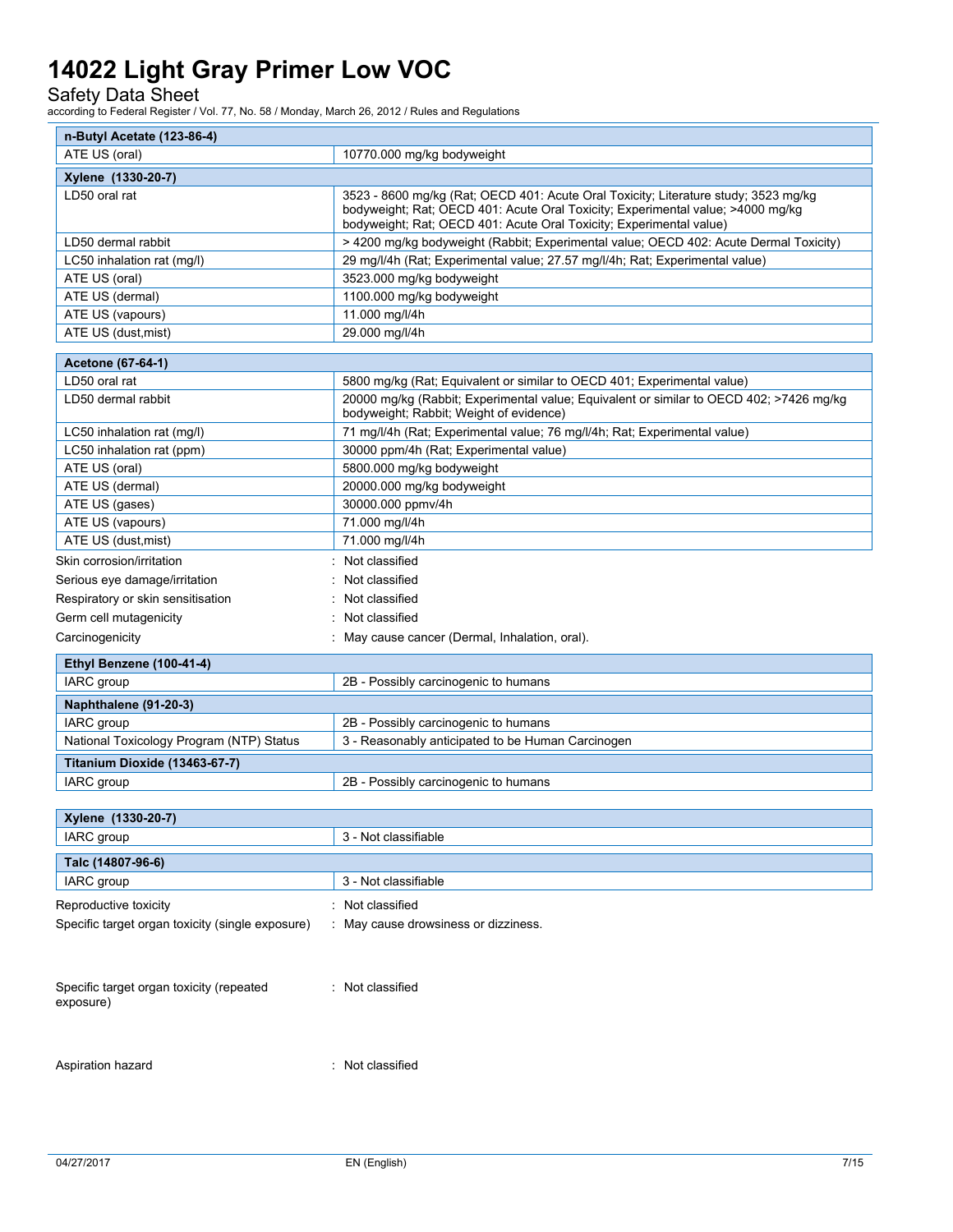Safety Data Sheet

according to Federal Register / Vol. 77, No. 58 / Monday, March 26, 2012 / Rules and Regulations

| <b>SECTION 12: Ecological information</b>     |                                                                                                                                                     |  |
|-----------------------------------------------|-----------------------------------------------------------------------------------------------------------------------------------------------------|--|
| 12.1.<br><b>Toxicity</b>                      |                                                                                                                                                     |  |
| Ecology - general                             | : The product is not considered harmful to aquatic organisms or to cause long-term adverse<br>effects in the environment.                           |  |
| Ethyl Benzene (100-41-4)                      |                                                                                                                                                     |  |
| LC50 fish 2                                   | 4.2 mg/l (LC50; OECD 203: Fish, Acute Toxicity Test; 96 h; Salmo gairdneri; Semi-static<br>system; Fresh water; Experimental value)                 |  |
| Naphthalene (91-20-3)                         |                                                                                                                                                     |  |
| EC50 Daphnia 1                                | 2.16 mg/l (EC50; 48 h; Daphnia magna)                                                                                                               |  |
| LC50 fish 2                                   | 0.11 mg/l (LC50; 96 h; Oncorhynchus mykiss)                                                                                                         |  |
| Threshold limit algae 1                       | 0.4 mg/l (EC50; 72 h; Skeletonema costatum)                                                                                                         |  |
| Titanium Dioxide (13463-67-7)                 |                                                                                                                                                     |  |
| EC50 Daphnia 1                                | > 100 mg/l (LC50; Equivalent or similar to OECD 202; 48 h; Daphnia magna; Static system;<br>Fresh water; Weight of evidence)                        |  |
| Threshold limit algae 1                       | 61 mg/l (EC50; Other; 72 h; Pseudokirchneriella subcapitata; Static system; Fresh water;<br>Experimental value)                                     |  |
| <b>Zinc Compound (1314-13-2)</b>              |                                                                                                                                                     |  |
| EC50 Daphnia 2                                | 0.33 - 0.66 mg/l (LC50; Equivalent or similar to OECD 202; 48 h; Daphnia magna; Static<br>system; Fresh water; Read-across)                         |  |
| Threshold limit algae 1                       | 0.136 mg/l (IC50; OECD 201: Alga, Growth Inhibition Test; 72 h; Pseudokirchneriella<br>subcapitata; Static system; Fresh water; Experimental value) |  |
| <b>Barium Sulfate (7727-43-7)</b>             |                                                                                                                                                     |  |
| EC50 Daphnia 1                                | 32 mg/l (EC50; 48 h)                                                                                                                                |  |
| Threshold limit algae 1                       | ≥1.92, NOEC; OECD 201: Alga, Growth Inhibition Test; 72 h; Pseudokirchneriella subcapitata;<br>Static system; Fresh water; Experimental value       |  |
| n-Butyl Acetate (123-86-4)                    |                                                                                                                                                     |  |
| LC50 fish 1                                   | 18 mg/l (LC50; OECD 203: Fish, Acute Toxicity Test; 96 h; Pimephales promelas; Flow-<br>through system; Fresh water; Experimental value)            |  |
| Xylene (1330-20-7)                            |                                                                                                                                                     |  |
| LC50 fish 1                                   | 2.6 - 8.4 mg/l (LC50)                                                                                                                               |  |
| EC50 Daphnia 1                                | 1.4 - 7.4 mg/l (EC50; 48 h)                                                                                                                         |  |
| Methyl Ethyl Ketone (78-93-3)                 |                                                                                                                                                     |  |
| EC50 Daphnia 1                                | 308 mg/l (EC50; OECD 202: Daphnia sp. Acute Immobilisation Test; 48 h; Daphnia magna;<br>Static system; Fresh water; Experimental value)            |  |
| LC50 fish 2                                   | 2993 mg/l (LC50; OECD 203: Fish, Acute Toxicity Test; 96 h; Pimephales promelas; Static<br>system; Fresh water; Experimental value)                 |  |
| Talc (14807-96-6)                             |                                                                                                                                                     |  |
| LC50 fish 1                                   | > 100 g/l (LC50; 24 h; Brachydanio rerio)                                                                                                           |  |
| Acetone (67-64-1)                             |                                                                                                                                                     |  |
| LC50 fish 2                                   | 5540 mg/l (LC50; EU Method C.1; 96 h; Salmo gairdneri; Static system; Fresh water;<br>Experimental value)                                           |  |
| EC50 Daphnia 2                                | 12600 mg/l (LC50; Other; 48 h; Daphnia magna; Static system; Fresh water; Experimental<br>value)                                                    |  |
| <b>Persistence and degradability</b><br>12.2. |                                                                                                                                                     |  |
| Ethyl Benzene (100-41-4)                      |                                                                                                                                                     |  |
| Persistence and degradability                 | Readily biodegradable in water. Biodegradable in the soil. Low potential for adsorption in soil.                                                    |  |
| Biochemical oxygen demand (BOD)               | 1.44 g $O_2$ /g substance (20d.)                                                                                                                    |  |
| Chemical oxygen demand (COD)<br>ThOD          | 2.1 g $O2/g$ substance                                                                                                                              |  |
|                                               | 3.17 g O <sub>2</sub> /g substance                                                                                                                  |  |
| BOD (% of ThOD)                               | 45.4 (20 days)                                                                                                                                      |  |
| Naphthalene (91-20-3)                         |                                                                                                                                                     |  |

Persistence and degradability **Readily biodegradable in water. Forming sediments in water. Biodegradable in the soil.** Adsorbs into the soil. Photolysis in the air.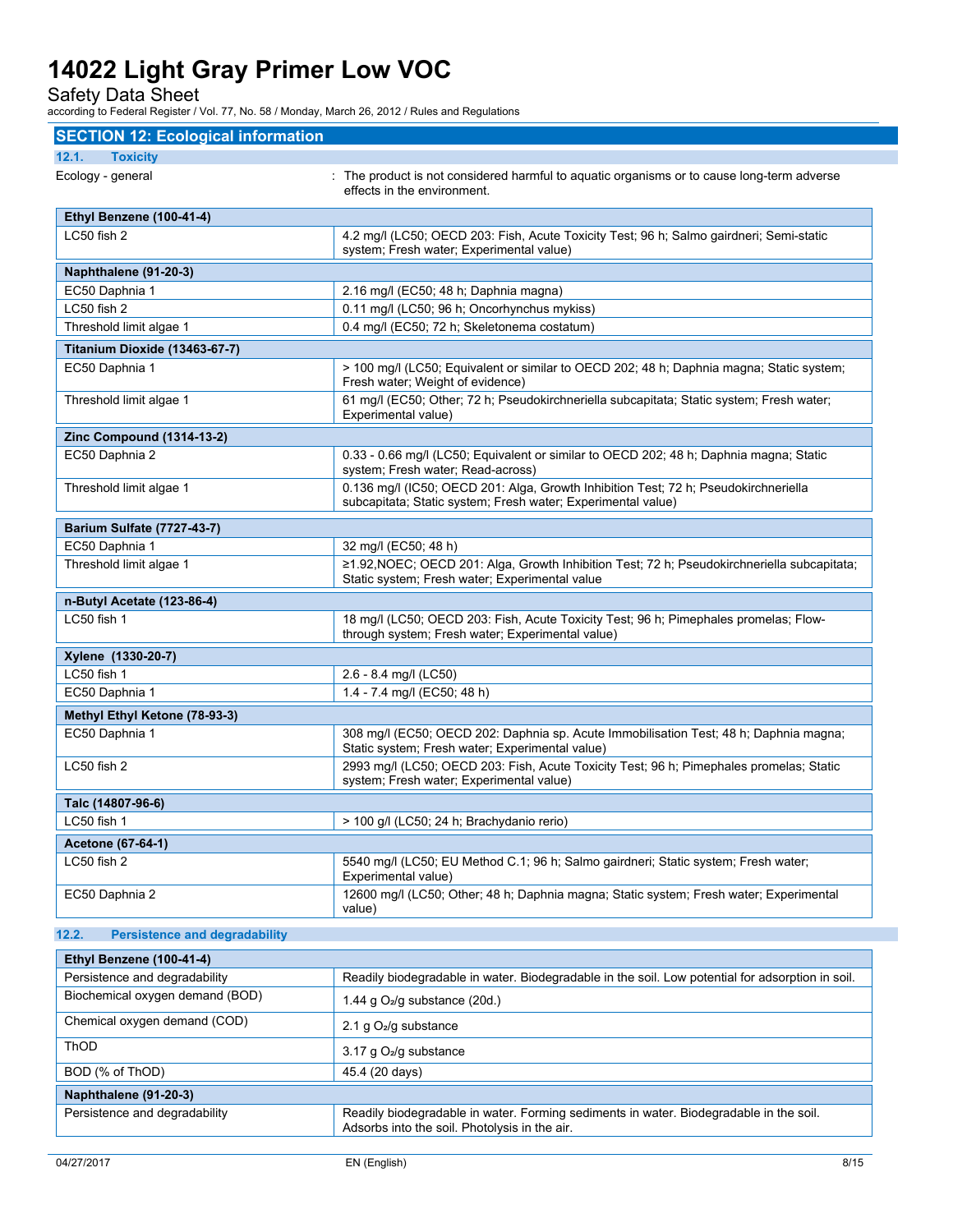### Safety Data Sheet

| Naphthalene (91-20-3)             |                                                                                                                                            |  |
|-----------------------------------|--------------------------------------------------------------------------------------------------------------------------------------------|--|
| Biochemical oxygen demand (BOD)   | 0 g O <sub>2</sub> /g substance                                                                                                            |  |
| Chemical oxygen demand (COD)      | 0.22 g $O2/g$ substance                                                                                                                    |  |
| ThOD                              | 2.99 g O <sub>2</sub> /g substance                                                                                                         |  |
| Titanium Dioxide (13463-67-7)     |                                                                                                                                            |  |
| Persistence and degradability     | Biodegradability: not applicable. Low potential for mobility in soil.                                                                      |  |
| Biochemical oxygen demand (BOD)   | Not applicable                                                                                                                             |  |
| Chemical oxygen demand (COD)      | Not applicable                                                                                                                             |  |
| ThOD                              | Not applicable                                                                                                                             |  |
| <b>Zinc Compound (1314-13-2)</b>  |                                                                                                                                            |  |
| Persistence and degradability     | Biodegradability: not applicable. Biodegradability in soil: not applicable. Low potential for<br>adsorption in soil.                       |  |
| ThOD                              | Not applicable (inorganic)                                                                                                                 |  |
| Calcium Carbonate (1317-65-3)     |                                                                                                                                            |  |
| Persistence and degradability     | Biodegradability: not applicable.                                                                                                          |  |
| Biochemical oxygen demand (BOD)   | Not applicable                                                                                                                             |  |
| Chemical oxygen demand (COD)      | Not applicable                                                                                                                             |  |
| ThOD                              | Not applicable                                                                                                                             |  |
| <b>Barium Sulfate (7727-43-7)</b> |                                                                                                                                            |  |
| Persistence and degradability     | Biodegradability: not applicable. No (test)data on mobility of the substance available.                                                    |  |
| Biochemical oxygen demand (BOD)   | Not applicable                                                                                                                             |  |
| Chemical oxygen demand (COD)      | Not applicable                                                                                                                             |  |
| ThOD                              | Not applicable                                                                                                                             |  |
| n-Butyl Acetate (123-86-4)        |                                                                                                                                            |  |
| Persistence and degradability     | Readily biodegradable in water. Biodegradable in the soil. Highly mobile in soil.                                                          |  |
| Biochemical oxygen demand (BOD)   | $0.15 - 0.5$ g $O2/g$ substance                                                                                                            |  |
| Chemical oxygen demand (COD)      | 2.32 g O <sub>2</sub> /g substance                                                                                                         |  |
| ThOD                              | 2.21 g O <sub>2</sub> /g substance                                                                                                         |  |
| Xylene (1330-20-7)                |                                                                                                                                            |  |
| Persistence and degradability     | Readily biodegradable in water. Biodegradable in the soil. No (test)data on mobility of the<br>substance available. Photolysis in the air. |  |
| Biochemical oxygen demand (BOD)   | 1.40 - 2.53 g $O2/g$ substance                                                                                                             |  |
| Chemical oxygen demand (COD)      | 2.56 - 2.91 g $O2/g$ substance                                                                                                             |  |
| ThOD                              | 3.1 g $O2/g$ substance                                                                                                                     |  |
| BOD (% of ThOD)                   | $0.44 - 0.816$                                                                                                                             |  |
| Methyl Ethyl Ketone (78-93-3)     |                                                                                                                                            |  |
| Persistence and degradability     | Readily biodegradable in water. Biodegradable in the soil. Biodegradable in the soil under<br>anaerobic conditions.                        |  |
| Biochemical oxygen demand (BOD)   | 2.03 g O <sub>2</sub> /g substance                                                                                                         |  |
| Chemical oxygen demand (COD)      | 2.31 g O <sub>2</sub> /g substance                                                                                                         |  |
| ThOD                              | 2.44 g O <sub>2</sub> /g substance                                                                                                         |  |
| BOD (% of ThOD)                   | > 0.5 (5 days; Literature study)                                                                                                           |  |
| Talc (14807-96-6)                 |                                                                                                                                            |  |
| Persistence and degradability     | Biodegradability: not applicable.                                                                                                          |  |
| Biochemical oxygen demand (BOD)   | Not applicable                                                                                                                             |  |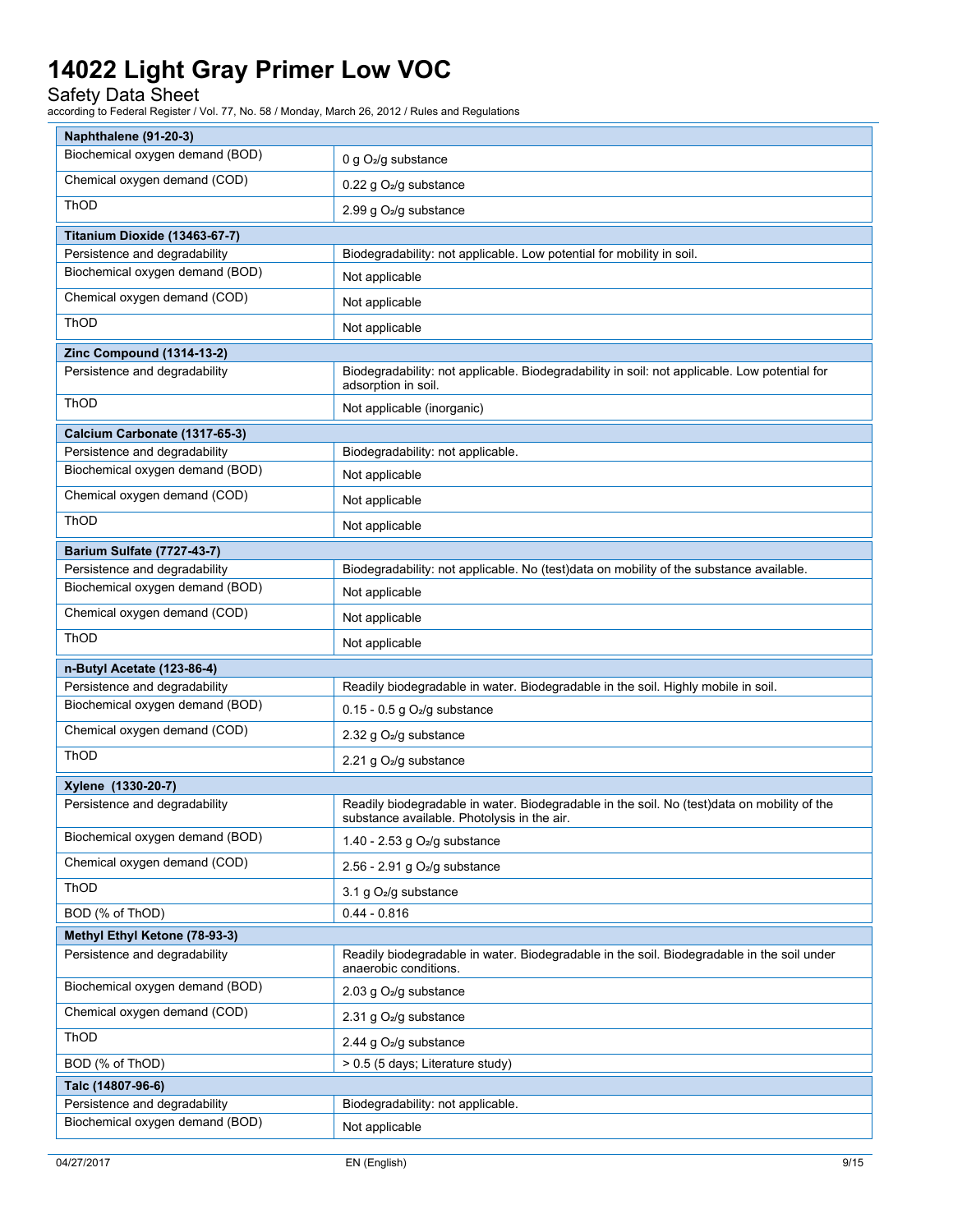Safety Data Sheet

| Talc (14807-96-6)                               |                                                                                                                                                                           |  |  |
|-------------------------------------------------|---------------------------------------------------------------------------------------------------------------------------------------------------------------------------|--|--|
| Chemical oxygen demand (COD)                    | Not applicable                                                                                                                                                            |  |  |
| ThOD                                            | Not applicable                                                                                                                                                            |  |  |
| <b>Acetone (67-64-1)</b>                        |                                                                                                                                                                           |  |  |
| Persistence and degradability                   | Readily biodegradable in water. Biodegradable in the soil. Biodegradable in the soil under<br>anaerobic conditions. No (test)data on mobility of the substance available. |  |  |
| Biochemical oxygen demand (BOD)                 | 1.43 g O <sub>2</sub> /g substance                                                                                                                                        |  |  |
| Chemical oxygen demand (COD)                    | 1.92 g O <sub>2</sub> /g substance                                                                                                                                        |  |  |
| ThOD                                            | 2.20 g O <sub>2</sub> /g substance                                                                                                                                        |  |  |
| BOD (% of ThOD)                                 | 0.872 (20 days; Literature study)                                                                                                                                         |  |  |
| 12.3.<br><b>Bioaccumulative potential</b>       |                                                                                                                                                                           |  |  |
| Ethyl Benzene (100-41-4)                        |                                                                                                                                                                           |  |  |
| BCF fish 1                                      | 1 (BCF; Other; 6 weeks; Oncorhynchus kisutch; Flow-through system; Salt water; Literature<br>study)                                                                       |  |  |
| BCF fish 2                                      | 15 - 79 (BCF)                                                                                                                                                             |  |  |
| BCF other aquatic organisms 1                   | 4.68 (BCF)                                                                                                                                                                |  |  |
| Log Pow                                         | 3.15 (Experimental value; 3.6; Experimental value; EU Method A.8: Partition Coefficient; 20<br>$^{\circ}$ C)                                                              |  |  |
| Bioaccumulative potential                       | Low potential for bioaccumulation (BCF $<$ 500).                                                                                                                          |  |  |
| Naphthalene (91-20-3)                           |                                                                                                                                                                           |  |  |
| BCF fish 1                                      | 23 - 168 (BCF; 8 weeks; Cyprinus carpio)                                                                                                                                  |  |  |
| Log Pow                                         | 3.30 (Experimental value)                                                                                                                                                 |  |  |
| Bioaccumulative potential                       | Low potential for bioaccumulation (BCF $<$ 500).                                                                                                                          |  |  |
| Titanium Dioxide (13463-67-7)                   |                                                                                                                                                                           |  |  |
| Bioaccumulative potential                       | Not bioaccumulative.                                                                                                                                                      |  |  |
| <b>Zinc Compound (1314-13-2)</b>                |                                                                                                                                                                           |  |  |
| Log Pow                                         | 1.53 (Estimated value)                                                                                                                                                    |  |  |
| Bioaccumulative potential                       | Low potential for bioaccumulation (Log Kow $<$ 4).                                                                                                                        |  |  |
| Calcium Carbonate (1317-65-3)                   |                                                                                                                                                                           |  |  |
| Bioaccumulative potential                       | No bioaccumulation data available.                                                                                                                                        |  |  |
| <b>Barium Sulfate (7727-43-7)</b><br>BCF fish 1 |                                                                                                                                                                           |  |  |
| Bioaccumulative potential                       | 68.4 (BCF; Lepomis macrochirus)<br>Low potential for bioaccumulation (BCF $<$ 500).                                                                                       |  |  |
|                                                 |                                                                                                                                                                           |  |  |
| n-Butyl Acetate (123-86-4)<br>BCF fish 1        | 14 (BCF)                                                                                                                                                                  |  |  |
| Log Pow                                         | 2.3 (Experimental value; OECD 117: Partition Coefficient (n-octanol/water), HPLC method; 25<br>°C)                                                                        |  |  |
| Bioaccumulative potential                       | Low potential for bioaccumulation (BCF $<$ 500).                                                                                                                          |  |  |
| Xylene (1330-20-7)                              |                                                                                                                                                                           |  |  |
| BCF fish 1                                      | 14.1 - 24 (BCF)                                                                                                                                                           |  |  |
| BCF fish 2                                      | 7 - 26 (BCF; 8 weeks; Oncorhynchus mykiss; Flow-through system; Fresh water)                                                                                              |  |  |
| Log Pow                                         | 3.2 (Conclusion by analogy; 20 °C)                                                                                                                                        |  |  |
| Bioaccumulative potential                       | Low potential for bioaccumulation (BCF < 500).                                                                                                                            |  |  |
| Methyl Ethyl Ketone (78-93-3)                   |                                                                                                                                                                           |  |  |
| Log Pow                                         | 0.3 (Experimental value; OECD 117: Partition Coefficient (n-octanol/water), HPLC method; 40<br>$^{\circ}$ C)                                                              |  |  |
| Bioaccumulative potential                       | Low potential for bioaccumulation (Log Kow $<$ 4).                                                                                                                        |  |  |
| Acetone (67-64-1)                               |                                                                                                                                                                           |  |  |
| BCF fish 1                                      | $0.69$ (BCF)                                                                                                                                                              |  |  |
| BCF other aquatic organisms 1                   | 3 (BCF; BCFWIN)                                                                                                                                                           |  |  |
| Log Pow                                         | $-0.24$ (Test data)                                                                                                                                                       |  |  |
| Bioaccumulative potential                       | Not bioaccumulative.                                                                                                                                                      |  |  |
| 04/27/2017                                      | EN (English)<br>10/15                                                                                                                                                     |  |  |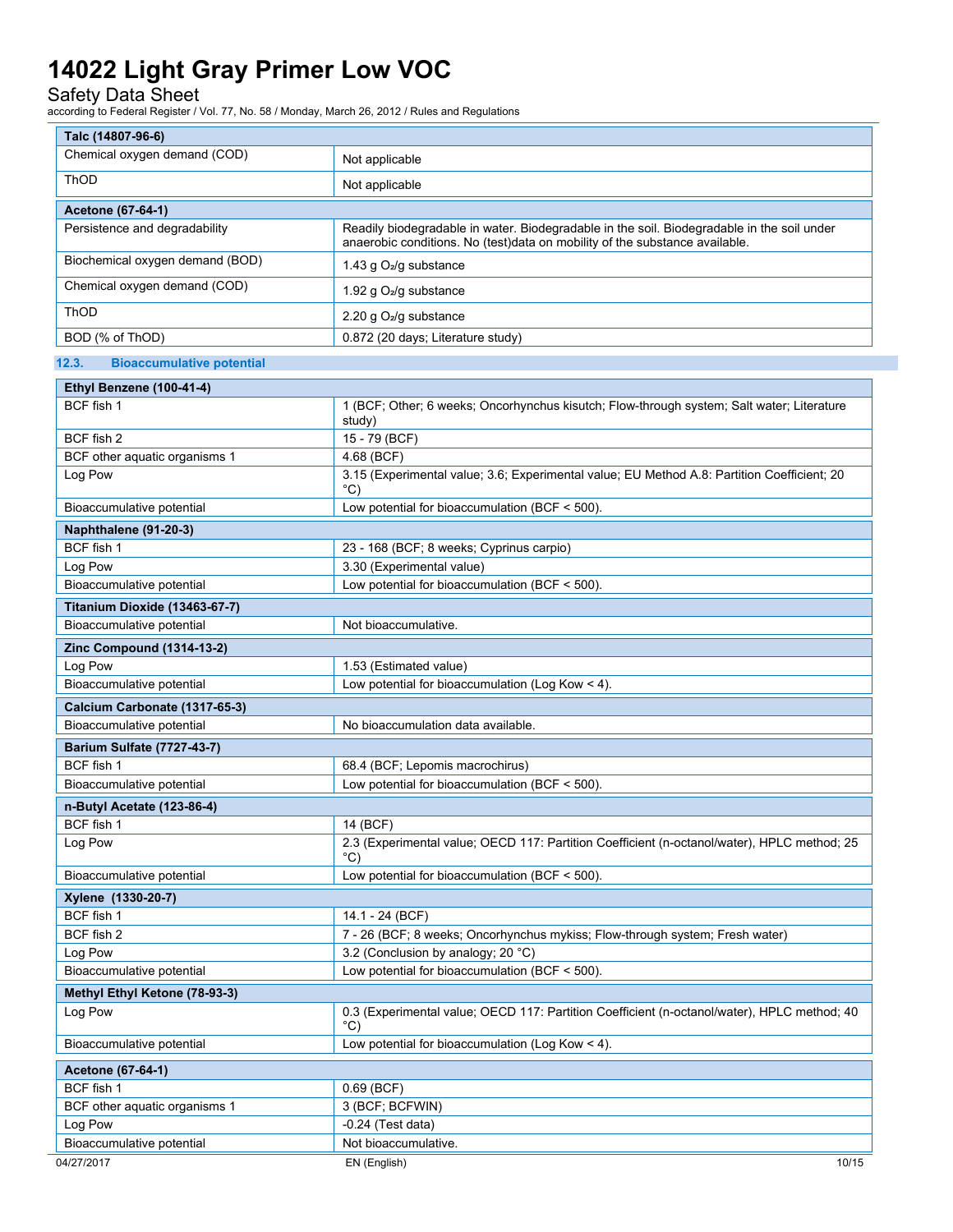Safety Data Sheet

| 12.4.<br><b>Mobility in soil</b>                                                                                                                  |                                                                                                                                                |  |  |
|---------------------------------------------------------------------------------------------------------------------------------------------------|------------------------------------------------------------------------------------------------------------------------------------------------|--|--|
| Ethyl Benzene (100-41-4)                                                                                                                          |                                                                                                                                                |  |  |
| Surface tension                                                                                                                                   | $0.029$ N/m                                                                                                                                    |  |  |
| Log Koc                                                                                                                                           | log Koc, PCKOCWIN v1.66; 2.71; Calculated value; Koc; PCKOCWIN v1.66; 517.8; Calculated                                                        |  |  |
|                                                                                                                                                   | value                                                                                                                                          |  |  |
| Naphthalene (91-20-3)                                                                                                                             |                                                                                                                                                |  |  |
| Surface tension                                                                                                                                   | 0.03 N/m (100 $^{\circ}$ C)                                                                                                                    |  |  |
| <b>Zinc Compound (1314-13-2)</b>                                                                                                                  |                                                                                                                                                |  |  |
| Log Koc                                                                                                                                           | log Koc, 2.2; Literature study                                                                                                                 |  |  |
| n-Butyl Acetate (123-86-4)                                                                                                                        |                                                                                                                                                |  |  |
| Surface tension                                                                                                                                   | 0.0613 N/m (20 $^{\circ}$ C; 1 g/l)                                                                                                            |  |  |
| Log Koc                                                                                                                                           | log Koc, SRC PCKOCWIN v2.0; 1.268 - 1.844; QSAR                                                                                                |  |  |
|                                                                                                                                                   |                                                                                                                                                |  |  |
| Xylene (1330-20-7)<br>Ecology - soil                                                                                                              | May be harmful to plant growth, blooming and fruit formation.                                                                                  |  |  |
|                                                                                                                                                   |                                                                                                                                                |  |  |
| Methyl Ethyl Ketone (78-93-3)                                                                                                                     |                                                                                                                                                |  |  |
| Surface tension                                                                                                                                   | 0.024 N/m (20 $°C$ )<br>Koc, 34; Calculated value                                                                                              |  |  |
| Log Koc<br>Ecology - soil                                                                                                                         | Slightly harmful to plants.                                                                                                                    |  |  |
|                                                                                                                                                   |                                                                                                                                                |  |  |
| Acetone (67-64-1)                                                                                                                                 |                                                                                                                                                |  |  |
| Surface tension                                                                                                                                   | 0.0237 N/m                                                                                                                                     |  |  |
| 12.5.<br><b>Other adverse effects</b>                                                                                                             |                                                                                                                                                |  |  |
|                                                                                                                                                   |                                                                                                                                                |  |  |
| Effect on the global warming                                                                                                                      | : No known ecological damage caused by this product.                                                                                           |  |  |
|                                                                                                                                                   |                                                                                                                                                |  |  |
|                                                                                                                                                   |                                                                                                                                                |  |  |
|                                                                                                                                                   |                                                                                                                                                |  |  |
| 13.1.<br><b>Waste treatment methods</b>                                                                                                           |                                                                                                                                                |  |  |
|                                                                                                                                                   | : Dispose of contents/container in accordance with licensed collector's sorting instructions.                                                  |  |  |
|                                                                                                                                                   | : Flammable vapours may accumulate in the container.                                                                                           |  |  |
|                                                                                                                                                   |                                                                                                                                                |  |  |
|                                                                                                                                                   |                                                                                                                                                |  |  |
| Waste treatment methods<br>Additional information<br><b>Department of Transportation (DOT)</b>                                                    |                                                                                                                                                |  |  |
| In accordance with DOT                                                                                                                            |                                                                                                                                                |  |  |
|                                                                                                                                                   | : UN1263 Paint (including paint, lacquer, enamel, stain, shellac solutions, varnish, polish, liquid<br>filler, and liquid lacquer base), 3, II |  |  |
|                                                                                                                                                   |                                                                                                                                                |  |  |
| UN-No.(DOT)                                                                                                                                       | : UN1263                                                                                                                                       |  |  |
|                                                                                                                                                   | : Paint                                                                                                                                        |  |  |
|                                                                                                                                                   | including paint, lacquer, enamel, stain, shellac solutions, varnish, polish, liquid filler, and liquid                                         |  |  |
|                                                                                                                                                   | lacquer base                                                                                                                                   |  |  |
| Transport document description<br>Proper Shipping Name (DOT)                                                                                      | : 3 - Class 3 - Flammable and combustible liquid 49 CFR 173.120                                                                                |  |  |
| <b>SECTION 13: Disposal considerations</b><br><b>SECTION 14: Transport information</b><br>Transport hazard class(es) (DOT)<br>Hazard labels (DOT) | : 3 - Flammable liquid                                                                                                                         |  |  |
|                                                                                                                                                   |                                                                                                                                                |  |  |
|                                                                                                                                                   |                                                                                                                                                |  |  |
|                                                                                                                                                   |                                                                                                                                                |  |  |
|                                                                                                                                                   |                                                                                                                                                |  |  |
| Packing group (DOT)                                                                                                                               | : II - Medium Danger                                                                                                                           |  |  |
| DOT Packaging Non Bulk (49 CFR 173.xxx)                                                                                                           | : 173                                                                                                                                          |  |  |
| DOT Packaging Bulk (49 CFR 173.xxx)                                                                                                               | : 242                                                                                                                                          |  |  |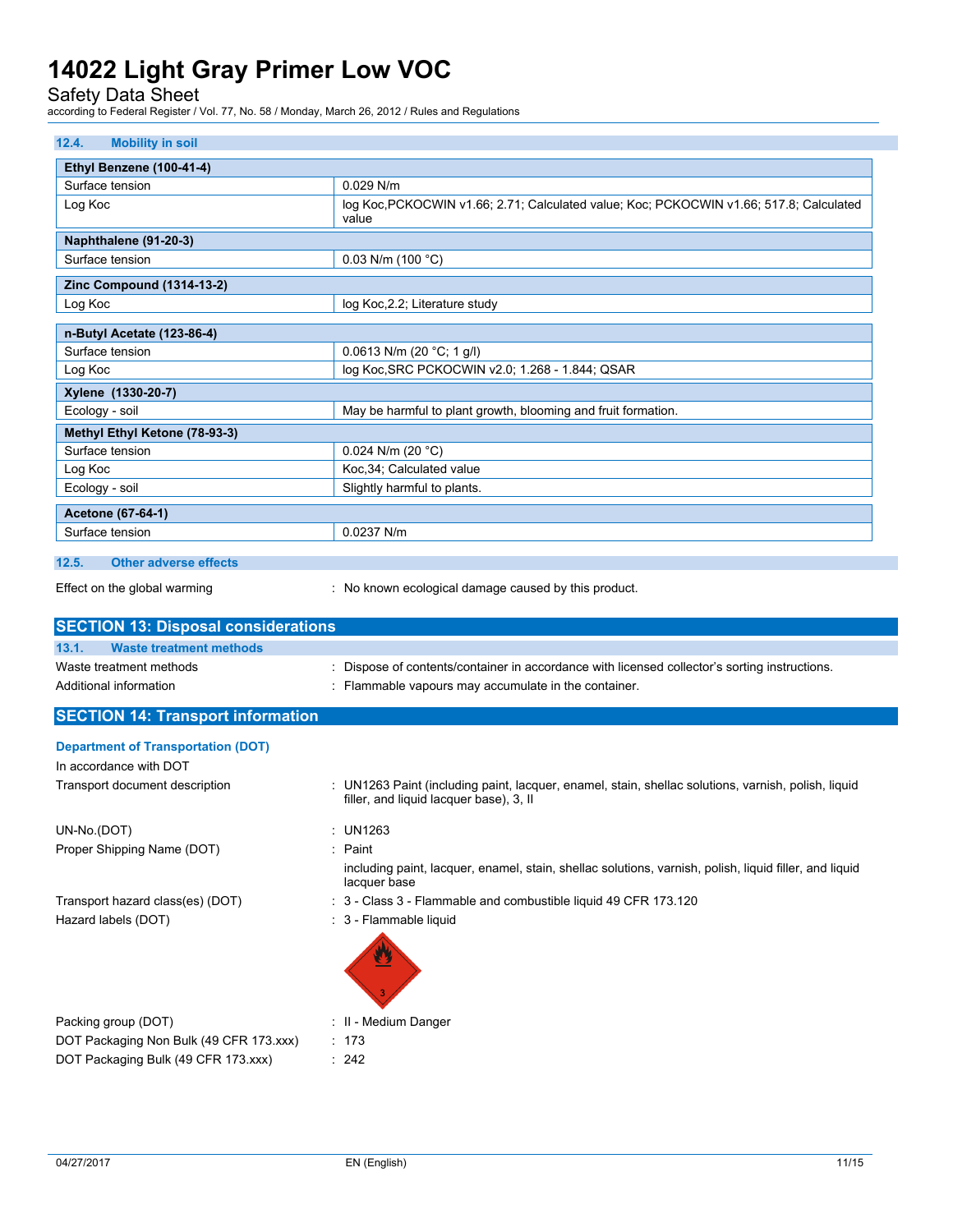Safety Data Sheet

| DOT Special Provisions (49 CFR 172.102)                                                                                                                                                                                  | $\pm$ B1 - If the material has a flash point at or above 38 C (100 F) and below 93 C (200 F), then the<br>bulk packaging requirements of 173.241 of this subchapter are applicable. If the material has a<br>flash point of less than 38 C (100 F), then the bulk packaging requirements of 173.242 of this<br>subchapter are applicable.<br>B52 - Notwithstanding the provisions of 173.24b of this subchapter, non-reclosing pressure<br>relief devices are authorized on DOT 57 portable tanks.<br>IB3 - Authorized IBCs: Metal (31A, 31B and 31N); Rigid plastics (31H1 and 31H2); Composite<br>(31HZ1 and 31HA2, 31HB2, 31HN2, 31HD2 and 31HH2). Additional Requirement: Only liquids<br>with a vapor pressure less than or equal to 110 kPa at 50 C (1.1 bar at 122 F), or 130 kPa at 55<br>C (1.3 bar at 131 F) are authorized, except for UN2672 (also see Special Provision IP8 in Table<br>2 for UN2672).<br>T2 - 1.5 178.274(d)(2) Normal 178.275(d)(3)<br>TP1 - The maximum degree of filling must not exceed the degree of filling determined by the<br>following: Degree of filling = $97 / (1 + a (tr - tf))$ Where: tr is the maximum mean bulk<br>temperature during transport, and if is the temperature in degrees celsius of the liquid during<br>filling.<br>TP29 - A portable tank having a minimum test pressure of 1.5 bar (150.0 kPa) may be used<br>provided the calculated test pressure is 1.5 bar or less based on the MAWP of the hazardous<br>materials, as defined in 178.275 of this subchapter, where the test pressure is 1.5 times the<br>MAWP. |  |  |
|--------------------------------------------------------------------------------------------------------------------------------------------------------------------------------------------------------------------------|-------------------------------------------------------------------------------------------------------------------------------------------------------------------------------------------------------------------------------------------------------------------------------------------------------------------------------------------------------------------------------------------------------------------------------------------------------------------------------------------------------------------------------------------------------------------------------------------------------------------------------------------------------------------------------------------------------------------------------------------------------------------------------------------------------------------------------------------------------------------------------------------------------------------------------------------------------------------------------------------------------------------------------------------------------------------------------------------------------------------------------------------------------------------------------------------------------------------------------------------------------------------------------------------------------------------------------------------------------------------------------------------------------------------------------------------------------------------------------------------------------------------------------------------------------------------------------------|--|--|
| DOT Packaging Exceptions (49 CFR 173.xxx)<br>DOT Quantity Limitations Passenger aircraft/rail : 60 L                                                                                                                     | : 150                                                                                                                                                                                                                                                                                                                                                                                                                                                                                                                                                                                                                                                                                                                                                                                                                                                                                                                                                                                                                                                                                                                                                                                                                                                                                                                                                                                                                                                                                                                                                                               |  |  |
| (49 CFR 173.27)<br>DOT Quantity Limitations Cargo aircraft only (49 : 220 L<br>CFR 175.75)                                                                                                                               |                                                                                                                                                                                                                                                                                                                                                                                                                                                                                                                                                                                                                                                                                                                                                                                                                                                                                                                                                                                                                                                                                                                                                                                                                                                                                                                                                                                                                                                                                                                                                                                     |  |  |
| DOT Vessel Stowage Location                                                                                                                                                                                              | : A - The material may be stowed "on deck" or "under deck" on a cargo vessel and on a<br>passenger vessel.                                                                                                                                                                                                                                                                                                                                                                                                                                                                                                                                                                                                                                                                                                                                                                                                                                                                                                                                                                                                                                                                                                                                                                                                                                                                                                                                                                                                                                                                          |  |  |
| <b>Additional information</b>                                                                                                                                                                                            |                                                                                                                                                                                                                                                                                                                                                                                                                                                                                                                                                                                                                                                                                                                                                                                                                                                                                                                                                                                                                                                                                                                                                                                                                                                                                                                                                                                                                                                                                                                                                                                     |  |  |
| Other information                                                                                                                                                                                                        | : No supplementary information available.                                                                                                                                                                                                                                                                                                                                                                                                                                                                                                                                                                                                                                                                                                                                                                                                                                                                                                                                                                                                                                                                                                                                                                                                                                                                                                                                                                                                                                                                                                                                           |  |  |
| <b>ADR</b><br>No additional information available<br><b>Transport by sea</b><br>No additional information available<br>Air transport<br>No additional information available<br><b>SECTION 15: Regulatory information</b> |                                                                                                                                                                                                                                                                                                                                                                                                                                                                                                                                                                                                                                                                                                                                                                                                                                                                                                                                                                                                                                                                                                                                                                                                                                                                                                                                                                                                                                                                                                                                                                                     |  |  |
| 15.1. US Federal regulations                                                                                                                                                                                             |                                                                                                                                                                                                                                                                                                                                                                                                                                                                                                                                                                                                                                                                                                                                                                                                                                                                                                                                                                                                                                                                                                                                                                                                                                                                                                                                                                                                                                                                                                                                                                                     |  |  |
| 14022 Light Gray Primer Low VOC                                                                                                                                                                                          |                                                                                                                                                                                                                                                                                                                                                                                                                                                                                                                                                                                                                                                                                                                                                                                                                                                                                                                                                                                                                                                                                                                                                                                                                                                                                                                                                                                                                                                                                                                                                                                     |  |  |
| Not listed on the United States TSCA (Toxic Substances Control Act) inventory                                                                                                                                            |                                                                                                                                                                                                                                                                                                                                                                                                                                                                                                                                                                                                                                                                                                                                                                                                                                                                                                                                                                                                                                                                                                                                                                                                                                                                                                                                                                                                                                                                                                                                                                                     |  |  |
| Ethyl Benzene (100-41-4)                                                                                                                                                                                                 |                                                                                                                                                                                                                                                                                                                                                                                                                                                                                                                                                                                                                                                                                                                                                                                                                                                                                                                                                                                                                                                                                                                                                                                                                                                                                                                                                                                                                                                                                                                                                                                     |  |  |
| Listed on the United States TSCA (Toxic Substances Control Act) inventory<br>Subject to reporting requirements of United States SARA Section 313                                                                         |                                                                                                                                                                                                                                                                                                                                                                                                                                                                                                                                                                                                                                                                                                                                                                                                                                                                                                                                                                                                                                                                                                                                                                                                                                                                                                                                                                                                                                                                                                                                                                                     |  |  |
| RQ (Reportable quantity, section 304 of EPA's<br>List of Lists)                                                                                                                                                          | 1000 lb                                                                                                                                                                                                                                                                                                                                                                                                                                                                                                                                                                                                                                                                                                                                                                                                                                                                                                                                                                                                                                                                                                                                                                                                                                                                                                                                                                                                                                                                                                                                                                             |  |  |
| Naphthalene (91-20-3)                                                                                                                                                                                                    |                                                                                                                                                                                                                                                                                                                                                                                                                                                                                                                                                                                                                                                                                                                                                                                                                                                                                                                                                                                                                                                                                                                                                                                                                                                                                                                                                                                                                                                                                                                                                                                     |  |  |
| Listed on the United States TSCA (Toxic Substances Control Act) inventory<br>Subject to reporting requirements of United States SARA Section 313                                                                         |                                                                                                                                                                                                                                                                                                                                                                                                                                                                                                                                                                                                                                                                                                                                                                                                                                                                                                                                                                                                                                                                                                                                                                                                                                                                                                                                                                                                                                                                                                                                                                                     |  |  |
| List of Lists)                                                                                                                                                                                                           | RQ (Reportable quantity, section 304 of EPA's<br>100 lb                                                                                                                                                                                                                                                                                                                                                                                                                                                                                                                                                                                                                                                                                                                                                                                                                                                                                                                                                                                                                                                                                                                                                                                                                                                                                                                                                                                                                                                                                                                             |  |  |
| Titanium Dioxide (13463-67-7)                                                                                                                                                                                            |                                                                                                                                                                                                                                                                                                                                                                                                                                                                                                                                                                                                                                                                                                                                                                                                                                                                                                                                                                                                                                                                                                                                                                                                                                                                                                                                                                                                                                                                                                                                                                                     |  |  |
| Listed on the United States TSCA (Toxic Substances Control Act) inventory                                                                                                                                                |                                                                                                                                                                                                                                                                                                                                                                                                                                                                                                                                                                                                                                                                                                                                                                                                                                                                                                                                                                                                                                                                                                                                                                                                                                                                                                                                                                                                                                                                                                                                                                                     |  |  |
| <b>Zinc Compound (1314-13-2)</b>                                                                                                                                                                                         |                                                                                                                                                                                                                                                                                                                                                                                                                                                                                                                                                                                                                                                                                                                                                                                                                                                                                                                                                                                                                                                                                                                                                                                                                                                                                                                                                                                                                                                                                                                                                                                     |  |  |
| Listed on the United States TSCA (Toxic Substances Control Act) inventory                                                                                                                                                |                                                                                                                                                                                                                                                                                                                                                                                                                                                                                                                                                                                                                                                                                                                                                                                                                                                                                                                                                                                                                                                                                                                                                                                                                                                                                                                                                                                                                                                                                                                                                                                     |  |  |
| Calcium Carbonate (1317-65-3)                                                                                                                                                                                            |                                                                                                                                                                                                                                                                                                                                                                                                                                                                                                                                                                                                                                                                                                                                                                                                                                                                                                                                                                                                                                                                                                                                                                                                                                                                                                                                                                                                                                                                                                                                                                                     |  |  |
| Listed on the United States TSCA (Toxic Substances Control Act) inventory                                                                                                                                                |                                                                                                                                                                                                                                                                                                                                                                                                                                                                                                                                                                                                                                                                                                                                                                                                                                                                                                                                                                                                                                                                                                                                                                                                                                                                                                                                                                                                                                                                                                                                                                                     |  |  |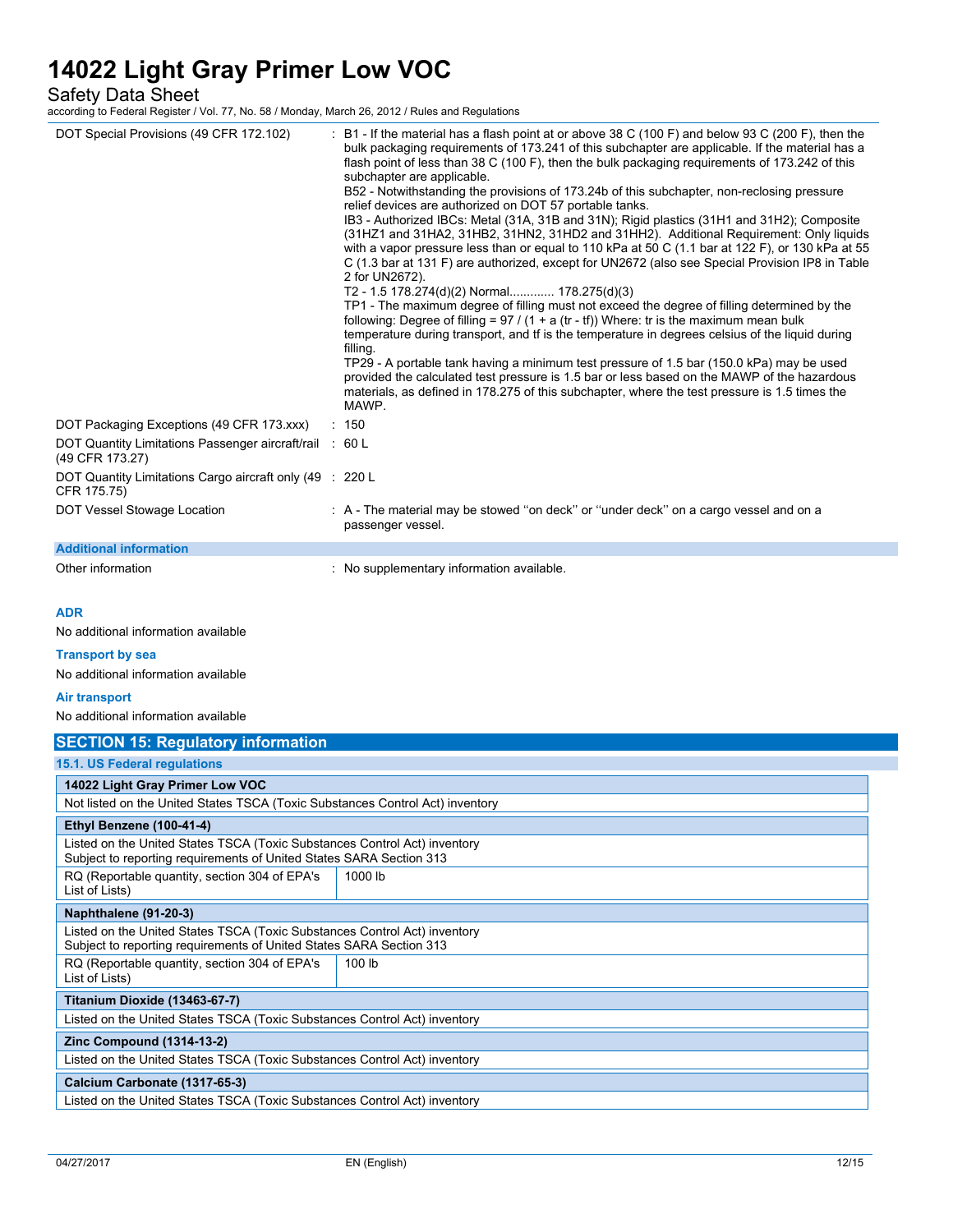### Safety Data Sheet

according to Federal Register / Vol. 77, No. 58 / Monday, March 26, 2012 / Rules and Regulations

| <b>Barium Sulfate (7727-43-7)</b>                                                                                                                       |         |  |
|---------------------------------------------------------------------------------------------------------------------------------------------------------|---------|--|
| Listed on the United States TSCA (Toxic Substances Control Act) inventory                                                                               |         |  |
| n-Butyl Acetate (123-86-4)                                                                                                                              |         |  |
| Listed on the United States TSCA (Toxic Substances Control Act) inventory<br>Not subject to reporing requirements of the United States SARA Section 313 |         |  |
| RQ (Reportable quantity, section 304 of EPA's<br>List of Lists)                                                                                         | 5000 lb |  |
| Xylene (1330-20-7)                                                                                                                                      |         |  |
| Listed on the United States TSCA (Toxic Substances Control Act) inventory<br>Subject to reporting requirements of United States SARA Section 313        |         |  |
| RQ (Reportable quantity, section 304 of EPA's<br>List of Lists)                                                                                         | 100 lb  |  |
| Methyl Ethyl Ketone (78-93-3)                                                                                                                           |         |  |
| Listed on the United States TSCA (Toxic Substances Control Act) inventory<br>Not subject to reporing requirements of the United States SARA Section 313 |         |  |
| RQ (Reportable quantity, section 304 of EPA's<br>List of Lists)                                                                                         | 5000 lb |  |
| Talc (14807-96-6)                                                                                                                                       |         |  |
| Listed on the United States TSCA (Toxic Substances Control Act) inventory                                                                               |         |  |
| Acetone (67-64-1)                                                                                                                                       |         |  |
| Listed on the United States TSCA (Toxic Substances Control Act) inventory<br>Not subject to reporing requirements of the United States SARA Section 313 |         |  |
| 5000 lb<br>RQ (Reportable quantity, section 304 of EPA's<br>List of Lists)                                                                              |         |  |

#### **15.2. International regulations**

**CANADA**

No additional information available

### **EU-Regulations**

No additional information available

**Classification according to Regulation (EC) No. 1272/2008 [CLP]** No additional information available

**Classification according to Directive 67/548/EEC [DSD] or 1999/45/EC [DPD]** Not classified

#### **National regulations**

| Ethyl Benzene (100-41-4)                                                                                                  |
|---------------------------------------------------------------------------------------------------------------------------|
| Listed on IARC (International Agency for Research on Cancer)                                                              |
| Naphthalene (91-20-3)                                                                                                     |
| Listed on IARC (International Agency for Research on Cancer)<br>Listed as carcinogen on NTP (National Toxicology Program) |
| Titanium Dioxide (13463-67-7)                                                                                             |
| Listed on IARC (International Agency for Research on Cancer)                                                              |

**15.3. US State regulations**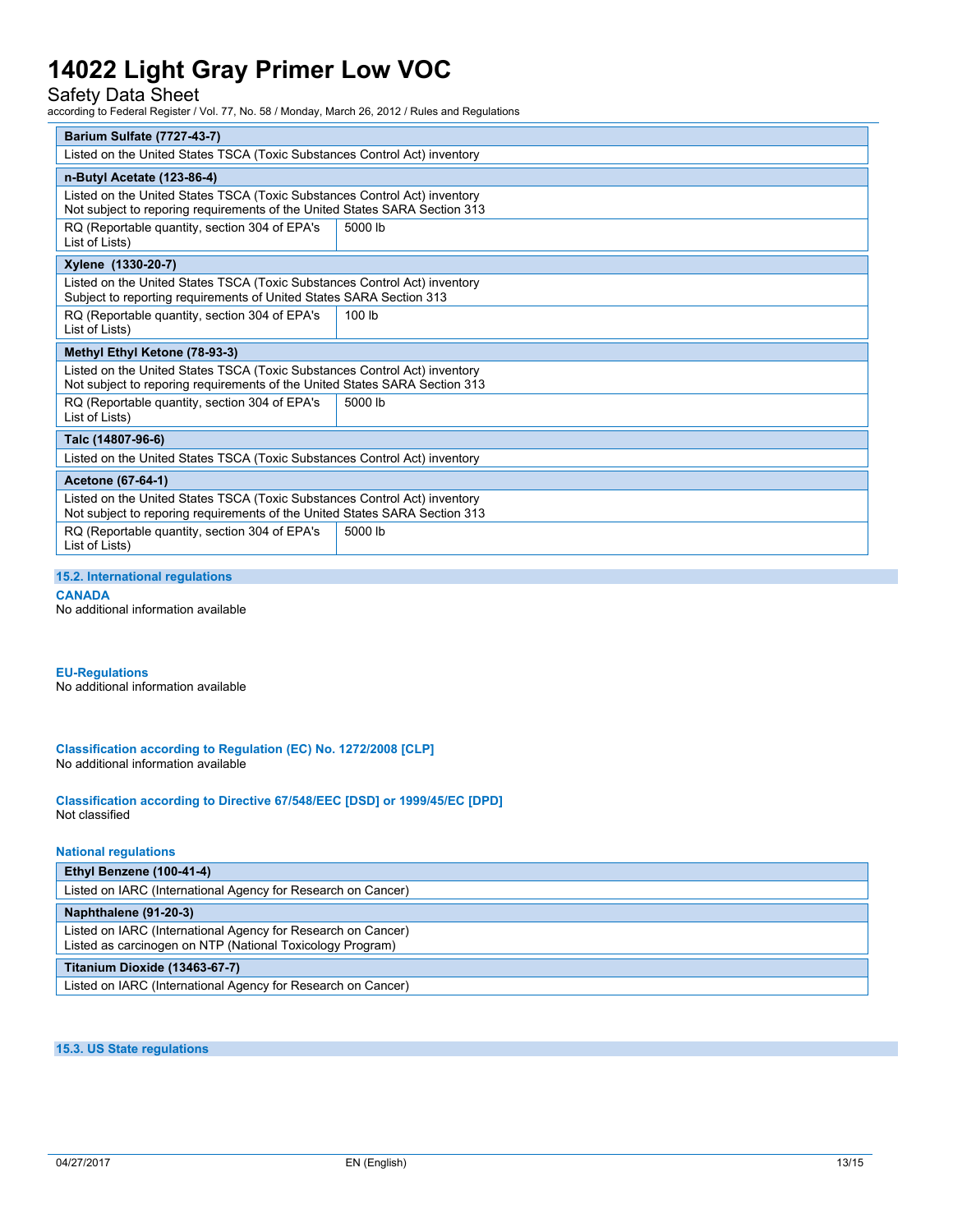### Safety Data Sheet

according to Federal Register / Vol. 77, No. 58 / Monday, March 26, 2012 / Rules and Regulations

| Ethyl Benzene (100-41-4)                                    |                                                                   |                                                                              |                                                                            |                                     |
|-------------------------------------------------------------|-------------------------------------------------------------------|------------------------------------------------------------------------------|----------------------------------------------------------------------------|-------------------------------------|
| U.S. - California -<br>Proposition 65 -<br>Carcinogens List | U.S. - California -<br>Proposition 65 -<br>Developmental Toxicity | U.S. - California -<br>Proposition 65 -<br>Reproductive Toxicity -<br>Female | U.S. - California -<br>Proposition 65 -<br>Reproductive Toxicity -<br>Male | No significant risk<br>level (NSRL) |
| Yes                                                         | No                                                                | No                                                                           | No                                                                         | 54                                  |
| Naphthalene (91-20-3)                                       |                                                                   |                                                                              |                                                                            |                                     |
| U.S. - California -<br>Proposition 65 -<br>Carcinogens List | U.S. - California -<br>Proposition 65 -<br>Developmental Toxicity | U.S. - California -<br>Proposition 65 -<br>Reproductive Toxicity -<br>Female | U.S. - California -<br>Proposition 65 -<br>Reproductive Toxicity -<br>Male | No significant risk<br>level (NSRL) |
| <b>Yes</b>                                                  | No                                                                | <b>No</b>                                                                    | <b>No</b>                                                                  |                                     |

| Ethyl Benzene (100-41-4)                                                                                                                                  |
|-----------------------------------------------------------------------------------------------------------------------------------------------------------|
| U.S. - Massachusetts - Right To Know List<br>U.S. - New Jersey - Right to Know Hazardous Substance List<br>U.S. - Pennsylvania - RTK (Right to Know) List |
| Naphthalene (91-20-3)                                                                                                                                     |
| U.S. - Massachusetts - Right To Know List<br>U.S. - New Jersey - Right to Know Hazardous Substance List<br>U.S. - Pennsylvania - RTK (Right to Know) List |
| Titanium Dioxide (13463-67-7)                                                                                                                             |
| U.S. - New Jersey - Right to Know Hazardous Substance List                                                                                                |
| <b>Zinc Compound (1314-13-2)</b>                                                                                                                          |
| U.S. - New Jersey - Right to Know Hazardous Substance List                                                                                                |
| Calcium Carbonate (1317-65-3)                                                                                                                             |
| U.S. - New Jersey - Right to Know Hazardous Substance List                                                                                                |
| <b>Barium Sulfate (7727-43-7)</b>                                                                                                                         |
| U.S. - New Jersey - Right to Know Hazardous Substance List                                                                                                |
| n-Butyl Acetate (123-86-4)                                                                                                                                |
| U.S. - Massachusetts - Right To Know List<br>U.S. - New Jersey - Right to Know Hazardous Substance List<br>U.S. - Pennsylvania - RTK (Right to Know) List |
| Xylene (1330-20-7)                                                                                                                                        |
| U.S. - Massachusetts - Right To Know List<br>U.S. - New Jersey - Right to Know Hazardous Substance List<br>U.S. - Pennsylvania - RTK (Right to Know) List |
| Methyl Ethyl Ketone (78-93-3)                                                                                                                             |
| U.S. - Massachusetts - Right To Know List<br>U.S. - New Jersey - Right to Know Hazardous Substance List<br>U.S. - Pennsylvania - RTK (Right to Know) List |
| Talc (14807-96-6)                                                                                                                                         |
| U.S. - New Jersey - Right to Know Hazardous Substance List                                                                                                |
| Acetone (67-64-1)                                                                                                                                         |
| U.S. - Massachusetts - Right To Know List<br>U.S. - New Jersey - Right to Know Hazardous Substance List<br>U.S. - Pennsylvania - RTK (Right to Know) List |

### **SECTION 16: Other information**